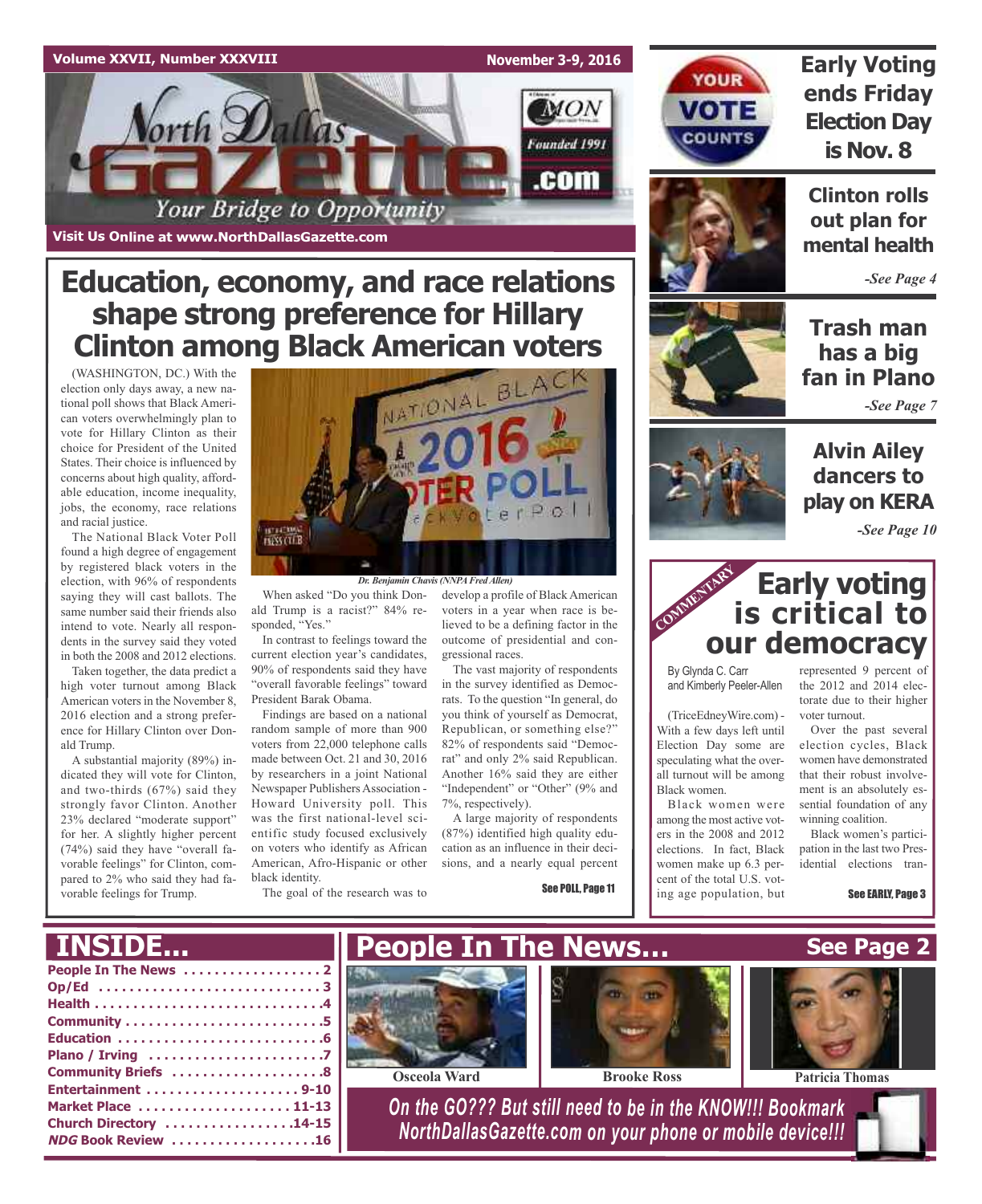#### **People in the News www.NorthDallasGazette.com**

## **Osceola Ward**

Environmental issues are social justice issues.

Just ask Osceola Ward, a UCLA graduate student who teaches disadvantaged kids to advocate for their communities and their futures.

Ward wanted to be a lawyer, but his plans changed during a class action suit against Chevron. In August 2012, the oil giant's refinery in Richmond, California caught fire, sending a plume of toxic, black smoke into the air.As an intern with the firm that filed the suit, Ward answered calls from people affected by the disaster.

"People complained about

## **Brooke Ross**

Brooke Nicole Ross was born and raised in Carrollton, Texas. She is a product of the Carrollton-Farmers Branch ISD (C-FBISD), McKamy Elementary, Polk Middle School, and is a proud graduate of Newman Smith High School, Class of 2013. Her parents are Bradford and Janet Callahan Ross. Brooke, her parents and her brother Nicholas are members of Bethel Bible Fellowship of Carrollton; Dr. Terrance S. Woodson is the Senior Pastor.

While attending Smith, Brooke took all Pre AP and



bloody noses and mothers cried on the phone," Ward says. "I had to record them verbatim — six hours per day, for months on end."

Chevron eventually pled no contest and paid \$2 mil-

AP classes and was inducted into the National Honor Society in 2011. She was a violinist in the symphonic orchestra and was a member of the Lady Trojans basketball and volleyball team as well.

lion to settle the case, but the experience affected Ward deeply. He refocused his career toward environmental justice.

After finishing up a bachelor's degree from Howard University, he came to UCLA for graduate study. He joined the Leaders in Sustainability certificate program as he worked towards a master's degree inAfricana Studies. The sustainability program brings together students from diverse fields of study to focus on environmental problems. Each student devises a leadership project that has measurable outcomes. Ward's project focuses on empowering black communities to advocate on environ-

Brooke graduated with honors in the top 5% of her class. Her brother, Nicholas graduated from Smith in 2009 and is a graduate of University of Texas in Tyler,

The C-FBISD provides an exceptional educational experience for each student. Our goal is to provide high achievement for each student. Our District accomplishes this goal through meeting the individual needs of our students. To help each student succeed at high levels, the District provides a

TX with a BBA.

mental issues.

That's why Ward was at Mono Lake last week with a group of high school kids from Compton and Pasadena. As a certified lead instructor with Outward Bound Adventures, he teaches kids in the Los Angeles area about nature and environmental issues.Importantly for his project, the trips also give him a chance to listen.

"You can't be a leader without ingratiating yourself with the community," Ward says. "I want to see what the needs and demands are, and then mold my project around that."

But first things first — he had to take away their cell phones. It was an unpopular

passion for learning.

Mr. Joe Pouncy, Smith Principal said, "Brooke Ross, during her four years at Smith lived our campus motto of Honor, Integrity and Achievement!"

"She is respected by the Smith Community for her scholarship, citizenship, character values and ethics."

"Additionally, Brooke is respected for her resilience and work ethic. It was clear during her years at Smith that she was serious about earning the best possible secondary education in preparation to excel at the post-secondary level of study.

Brooke distinguished her-

move, but necessary to make sure the teenagers fully connected with nature and each other. On the road to Mono Lake, Ward and his team made several educational stops to keep the kids engaged. They visited the otherworldly Vasquez Rocks, where Ward described how the unique geological formations were used in movies such as "The Flintstones" and the 2001 version of "Planet of the Apes." They also stopped by a fish hatchery and a solar plant, where they discussed alternative energy sources.

At their Sierra Nevada destination, they toured the lake talking about water supply and the impact of the

self by taking a curriculum of rigor and involving herself in worthwhile school activities. She is one of the best and brightest to attend Newman Smith High School." We are proud of her achieve-

Brooke is currently a senior at Spelman College inAtlanta, GAmajoring in Chemistry. In 2013, she participated in the WiE-STEM program at Spelman and was selected to be a member of the Ethel Waddell Githii Honors

In 2014, she was inducted into Alpha Lambda Delta Honor Society and the National Society of Collegiate

ments."

Program.

drought. Migratory birds use the lake as a pit stop, so what would happen to them if it wasn't there? The kids watched brine shrimp mating in cups. They also learned practical skills for camping and hiking.And they bonded with hands-on activities cooking food together, re-

moving invasive clover and swimming.

By the end of the trip, the students forgot to ask for their phones back. Instead, they watched a sky painted deep pinks, oranges and maroon by a sunset — through the haze of a nearby wildfire. "The kids have never seen anything like this, even just

#### See WARD, Page 6

Scholars.

Brooke is a member of the American Chemical Society and serves as the Vice-President of the Chemistry Club at Spelman. She is also a mentor and tutor for Helping Our Warrior Women (H.O.W.W.) where she assists high school students with science, technology, engineering and math (STEM) subjects and encourages them to major in STEM fields of study as they enter college.

In May of 2015, Brooke presented her research on The Screening of Human Skin Volatile Organic Com-

#### See ROSS, Page 10

# **Patricia Thomas**

(BlackNews.com) refined technique has been developed for treating members of the military and first responders who have been diagnosed with PTSD. Individuals who have been affected by traumatic life events they either experienced or witnessed can also be positively impacted.

PatriciaA. Thomas, an experienced coach and the founder of Thomas Coaching Company Inc., is recruiting life coaches, nurses and others with a heart to serve who are willing to be trained to participate in an important global initiative that provides a life-enhancing intervention for people who have been affected by traumatic events.



According to The National Center for PTSD, "Post-traumatic Stress Disorder (PTSD) can occur after you have been through a traumatic event." A traumatic event is something terrible and scary that you see, hear about, or that happens to you. For example:

• Combat exposure

• Child sexual or physical abuse

extra-curricular opportunities and programs which ignite a

• A terrorist attack

• Sexual or physical assault

• Serious accidents, car wreck

• Fires, tornadoes, hurricanes, floods, or earthquakes

Nanotechnology science has proven that PTSD is not a mental illness and recent discoveries indicate that PTSD can be reversed by tapping into the way the brain works through the use of techniques that are recognized by integrated medicine. A life-enhancing intervention, known as neurokinesis, has been statistically proven to be so effective that it reduces the emotional weight and toll of challenging memories on the person

affected, and can have a positive impact on his or her family and social relationships.

Aglobal project is about to be launched that will help the military and first responders who have given so much to serve the nation and local communities. But the program organizers believe many others who will also benefit from the program. They are actively recruiting life and health coaches, and those interested in becoming certified to participate in the global roll-out of this initiative.

To learn more about this project and get information about the coach certification process, contact Patricia A. Thomas at va@thomascoaching.com.

\$69\* DIVORCE Criminal Defense Family Cases **• DWI / Suspended License • Divorce / Annulment • Child Support / Paternity • WARRANTS Removed ¥ • Custody Modification • 24 Hour Jail Release ¥ • Restraining Order • Occupational license, felonies • Protective Order • Protective Order • Name Change / Adoption • Misdeamenor/Felonies ¥ • Domestic Violence** the control of the control of the control of the control of the control of \_\_\_\_\_\_\_\_\_\_\_\_ Easy Payment Plans Law Offices Of Vincent Ndukwe 214-638-5930 *817-277-0196 (Metro)* 2730 N. Stemmons Frwy, Suite 409 • Dallas, TX 75207 **Not Ce rtified by the Te x a s Boa rd of Lega l Spe c ia l i za tion** ¥ If you qualify. \*Fees quoted above are minimum down payment needed to begin processing your case.

wide variety of academic and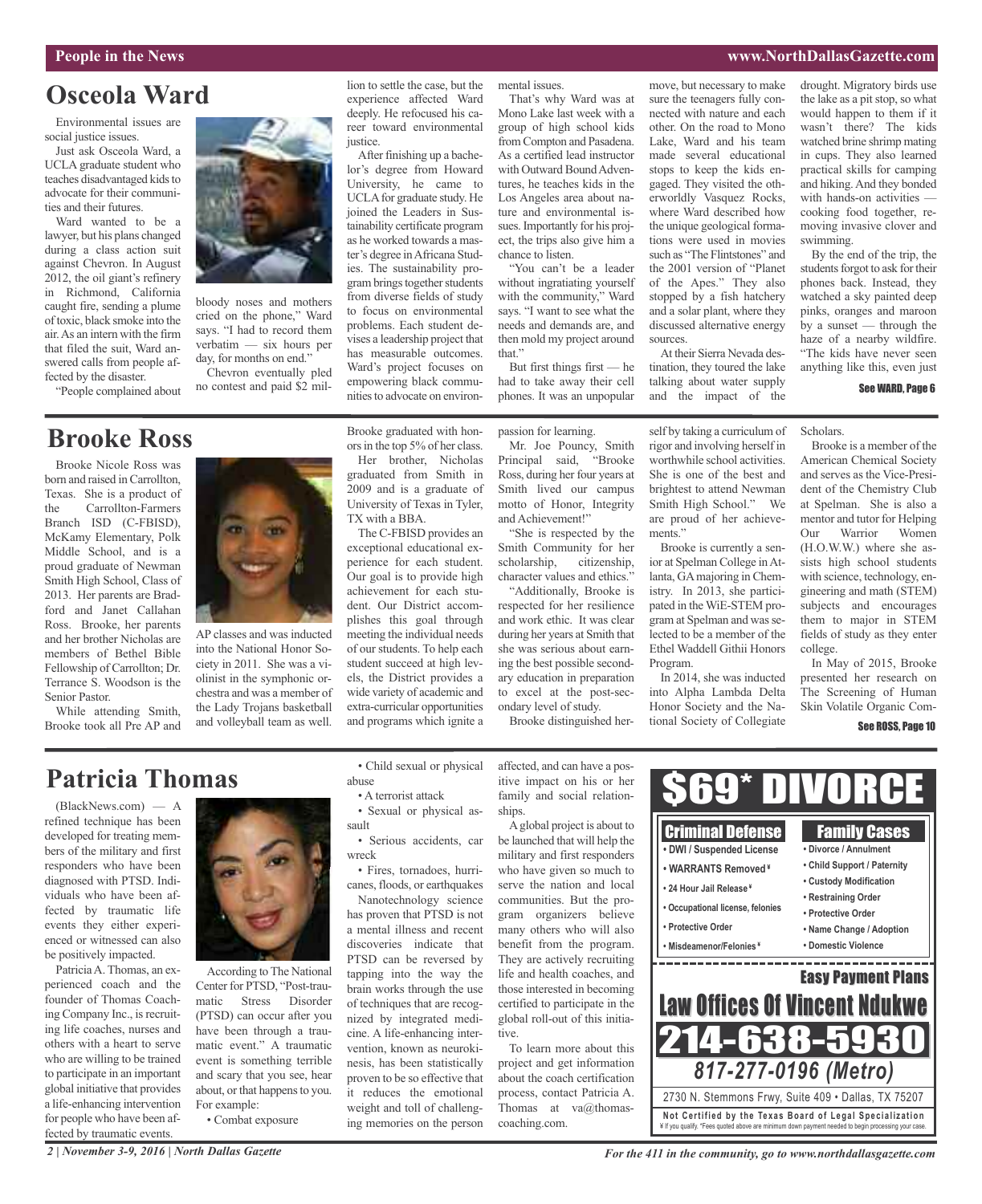#### **www.NorthDallasGazette.com Op-Ed**



*unsolicited material and reserves the right to edit and make appropriate revisions.*

#### *"Do what you say you are going to do ... when you say you are going to do it.*

**Publisher's Office:** publisher@northdallasgazette.com

**Sales Department:** marketing@northdallasgazette.com

#### **Editorial Department:**

editor@northdallasgazette.com

#### **Online:**

www.NorthDallasGazette.com www.twitter.com/NDGEditor www.facebook.com/NorthDallasGazette www.pinterest.com/NDallasGazette

### STAFF

**Chairman Emeritus** *Jim Bochum 1933 – 2009*

**Editor** *Ruth Ferguson*

**Published By** *Minority Opportunity News, Inc.*

> **Web Master** *Todd Jones*

**Special Projects Manager** *Edward Dewayne "Preacher Boy"Gibson, Jr. James C. Allen*

**Community Marketing**

*Nina Garcia*

#### **Advisory Board:**

*John Dudley Myrtle Hightower Fred Moses Annie Dickson Cecil Starks Willie Wattley Coty Rodriguez-Anderson B. J. Williams Denise Upchurch Barbara Simpkins, ADVISORY BOARD SECRETARY*

**Religious/ Marketing Editor**

*Shirley Demus Tarpley*

#### **Contributing Writers**

*Jackie Hardy Terri Schlichenmeyer Nicole Scott Hope Oriabure-King David Wilfong*

#### **Production**

*Margaret Freelon David Wilfong*

#### **Advisory Board Committees:**

*Public Relations Planning and Implementation* Cecil Starks, CHAIRPERSON

*Business Growth Referral* John Dudley, CHAIRPERSO

*Program Policy Development* Annie Dickson, CHAIRPE

*Quality Assurance* Myrtle Hightower, CHAIRPERSON Coty Rodriguez

**Abolish the Consumer Finance Protection Bureau? Nonsense.**

By Ken Goodgames

In a wild and unchecked political election season full of daily insults, allegations, leaked emails, inappropriate behavior and off-the-cuff tweets, something else quite sinister has gone almost completely unnoticed.

One of the two major political parties vying for the White House in 2016 has openly called for abolishing the Consumer Finance Protection Bureau. Considering what I do for a living, I felt compelled to write a passionate defense of this agency, created five years ago under the Dodd-Frank Wall Street Reform and Consumer Protection Act.

As part of any spirited (yet civil) debate, the opposing side should be heard before I lay out my own case. The party wishing to see the CFPB eliminated

**EARLY,** continued from Page <sup>1</sup>

scended just showing up at the polls and voting. A closer look at our involvement reveals that voting was just the beginning. The Obama for America strategy provided meaningful tools of engagement -from hosting house parties to organizing virtual phone banks and door-knocking opportunities.

The effectiveness of the campaign's engagement, investment and tailored messaging resulted in a surge in Black women's overall engagement. That participation has not only expanded the electorate of first-time voters, but it has also mobilized a record number of first-time political donors and bundlers.

This crucial post-Obama bridge election presents a movement-building opportunity designed for and by Black women, independent of any particular candidate.

The 2016 election provides an opportunity to harness Black women's power by turning out the vote. Furgovernmental overreach, an additional layer of bloated bureaucracy, limiting access to capital while doling out too many regulatory impositions. Its summary argument is that the CFPB hurts economic growth while stifling small business opportunity.

I couldn't disagree more if I tried.

Before the Consumer Finance Protection Bureau was created, there was no centralized government agency whose primary mission was to watch out for the little guy—consumers like you and me. It was up to individual states to set their own business climate of what banks, payday lenders and credit card companies could do to stack the deck in their financial favor.

Back in 2007, when Sen.

### ideas."

thermore, it gives us the opportunity to leverage that voting strength into the power to shape and inform political debates from equal pay and affordable health care to reproductive rights and community safety.

This November's election results will be determined in large part by the turnout rates among Black women. There are several factors to consider this cycle: Will Black women voters, many who voted for the first time in 2008 and 2012 return to the polls? Is there an enthusiasm gap among Black women voters? What strategies and messages will motivate Black women's engagement?

Can we activate this critical 2008 and 2012 voting bloc, turn them out to the polls and motivate them to organize their communities? The answer is yes!

The late Shirley Chisholm, once said, "You don't make progress by standing on the sidelines, whimpering and complaining. You make

sees the agency as a blatant Elizabeth Warren (D-Mass.) championed the CFPB into existence, she compared it to a regulatory agency already in place that consumers come to depend on for the safety of products, the Consumer Safety Protection Bureau. If you're unsure of what they do on your behalf, be thankful you aren't bringing a Samsung Galaxy Note 7 on your next airline flight. Both of these agencies literally exist to protect consumers from themselves and the poor choices they are sometimes offered in the world of financial transactions, loans and interest rate basedcredit.

> One of the congressional opponents of the regulatory agency was quoted as saying that the CFPB, "…invites regulatory excess and abuse." So, five years in, let's take a look at this so-

progress by implementing

This statement rings true today and Black women have a pivotal role to play in helping to move the country forward. But, we must activate our networks.

History has demonstrated that when you fire up a Black woman she does not go to the polls alone. She brings her house, her block, her church, her sorority and her water cooler.

According to Nielson, Black women are one of the largest users of social media. The #BlackWomenVote campaign is tapping into the organizing power of Black women, encouraging them to raise their voices, cast their votes and show their power.

The campaign is engaging Black women vote this election and to mobilize their networks to the polls. The campaign has tools and resources to help everyday Black women organize their networks from shareable graphics and videos, Face-Book Live events and 'Share Your Vote Story' opportunicalled regulatory excess and abuse committed by the CFPB. To date, on behalf of 25 million consumers, over \$11 billion dollars have been recovered from over 120 financial institutions. Here, I guess I have to agree on one point—\$11 billion sure sounds a lot like excess and abuse to me.

The Consumer Finance Protection Bureau advocates consumer intervention, counseling and coaching on numerous financial literacy initiatives including home mortgages, auto loans, credit cards, prepaid accounts, student debt, saving for retirement, paying for college and household budgeting. And this, according to some of our esteemed politicians, is somehow a bad thing?

You may not have real-

#### See CFPB, Page 7

ties.

We need you to flex your power and help us move hundreds of thousands of voters to the polls by Nov. 8. Join the campaign and help to register your folks to vote, take them to the polls, and discuss the issues and candidates that matter.

Go to www.blackwomenvote.com, where you will find all of the tools, information and planning guides you need to educate yourself and mobilize your network. Some are expecting us to stay home, let's prove them wrong.

*Glynda C. Carr and Kimberly Peeler-Allen are cofounders of Higher Heights for America, a national organization focused on harnessing black women's political power and leadership potential. They have organized #BlackWomenVote, a nonpartisan voter-activism campaign which is the leading, independent and trusted voice for Black women leading up to and beyond Election Day 2016, www.BlackWomenVote.co*m.

*The North Dallas Gazette, formerly Minority Opportunity News, was founded in July 1991, by Mr.Jim Bochum and Mr.Thurman R. Jones. North Dallas Gazette is a wholly owned subsidairy of Minority Opportunity News, Inc.*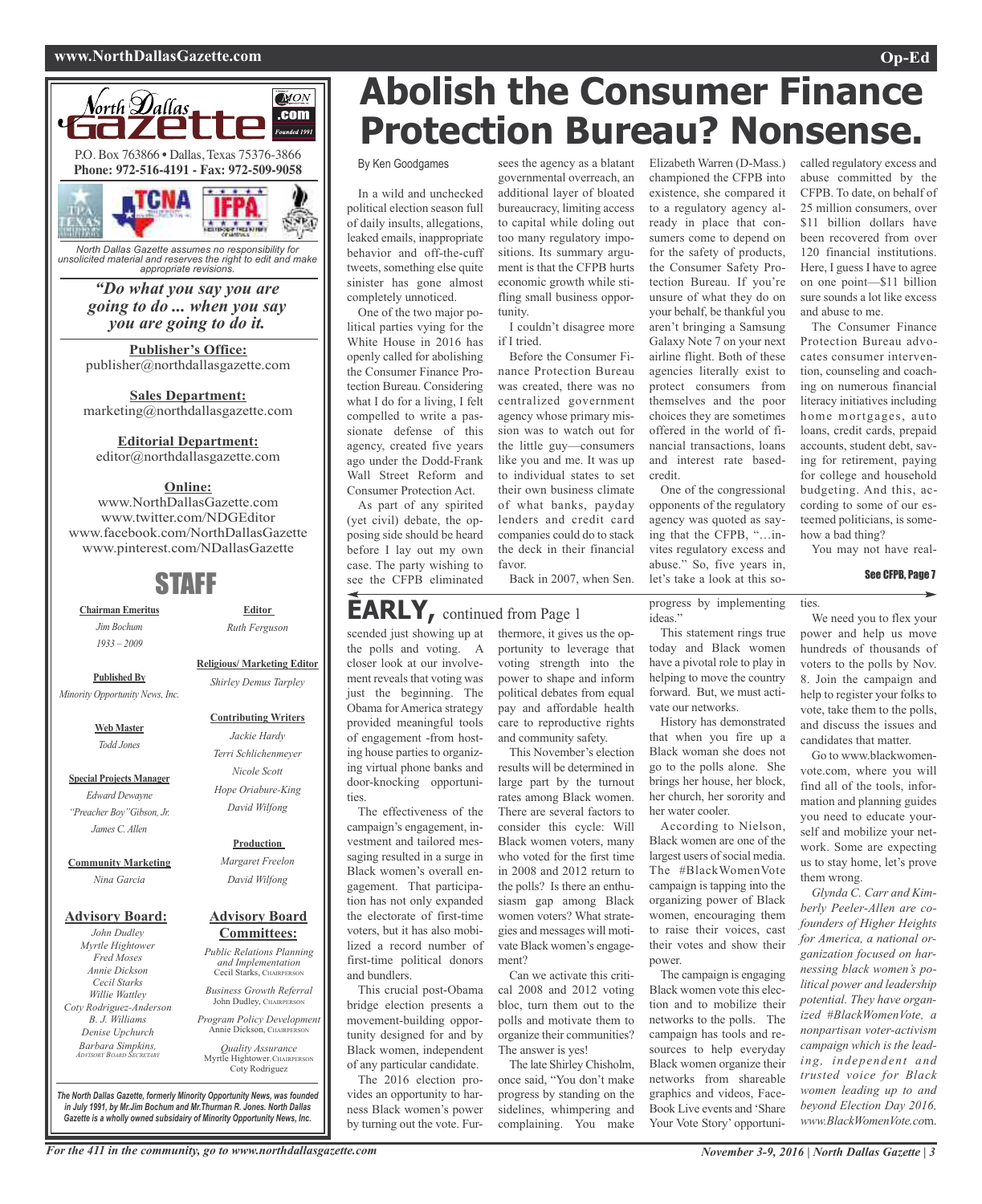# **Walgreens, Health Dept. to provide free flu shot vouchers**

WASHINGTON, D.C & DEERFIELD, Ill. – The U.S. Department of Health and Human Services (HHS), in collaboration with Walgreens, will help provide more than \$10 million worth of free flu shot vouchers this flu season to improve flu immunization rates among uninsured Americans. Through the initiative, which is in its seventh year, Walgreens has provided more than \$50 million worth of vouchers to communities



across the country. HHS and Walgreens are distributing vouchers

through a variety of outreach efforts, local events and community and faith-based organizations nationwide.

"Since 2010, this partnership has helped us make substantial strides in addressing disparities in flu vaccination coverage by providing free flu shots for more than 1.4 million people," said J. Nadine Gracia, MD, MSCE, deputy assistant secretary for minority health and director of the HHS Office of Minority Health. "As the flu season approaches, our continued collaboration will help protect hundreds of thousands of people from influenza, which can make chronic health problems worse or lead to hospitalization or even death."

Richard Ashworth, Walgreens president of pharmacy and retail operations, said: "We're proud to continue to grow our collaboration with HHS and to be working together to meet the health care needs of the communities we serve. We know that cost can be a barrier for some people when it comes

to vaccinations and other preventive care. And by providing access to flu shots at no cost for those who are eligible, we can make a significant impact by protecting more people throughout the flu season."

Individuals who are eligible can call 866-994-6757 to find the nearest location where flu shot vouchers may be available. Each voucher is good for one flu shot at any Walgreens Healthcare Clinic locations.

# **Hillary Clinton rolls out mental health care plan**

By Stacy M. Brown NNPA Contributor

Hillary Clinton said she's alarmed by the statistics.

Approximately one in five adults in the United States – or 43.8 million Americans – experience mental illness in a given year.

About 18 percent of adults in the country experienced an anxiety disorder such as posttraumatic stress disorder, obsessive-compulsive disorder and specific phobias.

Also, one in every four college students experiences a mental illness.

Statistics like these must and will be met head on if Clinton is elected president, she promised during a media call last week to unveil her plan to better incorporate mental health services into general health care settings.

Clinton said this is her way of increasing access to treatment.

The former First Lady and Secretary of State told reporters that among the first order of business she'd undertake in the Oval Of-



fice is to host a White House conference on mental health.

Steps outlined by Clinton include retooling reimbursement systems in Medicare and Medicaid and promoting early diagnosis and intervention, including a national suicide prevention initiative and randomized audits of insurance companies to make it more difficult to conceal when mental health care services are denied.

"Addiction, homelessness and a broken criminal justice system" are byproducts of a poor mental health system, Clinton said. Further, Americans are losing nearly \$200 billion each

year due to a lack of care, understanding and tolerance, she said.

"The human cost is even worse with the suicide levels at the highest in years. People are dying from conditions that go undetected and untreated, too often," Clinton said.

"I have heard the heartbreaking stories for years about these incredible challenges. During the campaign, it seems like the flood gates have opened," she said.

Clinton, who leads Republican Presidential nominee Donald Trump by double digits in most national polls, said if she were elected she'd see to it that state and local governments were fully funded and capable of handling mental health issues.

When there's been cooperation, there has been success, she noted.

"I've heard stories of encouragement, of people who have been able to get help," Clinton said.

"We have to make clear that mental health is not a personal failing but that right now our country is failing. From launching a suicide prevention initiative to reforming criminal justice so that low-level offenders wind up in treatment and not in jail; we need to start focusing on the whole person. Focus on early detection and treatment and to make sure that mental health is covered by insurance," she said.

Clinton also cited the need to expand housing and job opportunities as part of the overall remedy for the nation's mental health crisis.

"We have to expand providers and make sure they have the support and that they deserve. We will make mental health a na-

tactic to create the appearance of need? Or is it real? According to a new report,

Donor government funding to support HIV efforts in

yes, it's real.

tional priority if I am elected president," she said. "We have got to make sure that every community in the country have the information and the resources that they need."

Mental health has been a highlight of the Clinton campaign, particularly after she met last year with individuals at Town Hall forums who said their families were struggling with mental health and other illnesses.

Clinton had earlier announced an initiative to speed up the process for a cure for Alzheimer's disease, which on Monday claimed the life of actor Gene Wilder.

Clinton's proposal that

she rolled out during the call with reporters also called for improving law enforcement training in crisis intervention and how to respond to those with mental illness.

"Why do I care so much about mental illness? This is what I've been hearing about and I want to take on the issues that both make headlines and that keep families up at night," Clinton said. "Mental illness is not respective to income, status, race, political affiliation or any other category. I believe together we can make sure that the next generation get quality health care without the stigma, shame or other barriers," she said.

**Policy of Non-Discrimination Wildcats Community Service, Incorporated**

Wildcats Community Service, Incorporated shall recruit and admit individuals of any race, color or ethnic origin to all rights, privileges, programs and activities. The Corporation shall not discriminate on the basis of race, color, national or ethnic origin to the administration of the educational policies, sports programs, and other administered programs.

The Corporation shall not discriminate on the basis of race, color, national or ethnic origin in the employment of its personnel.

# **Global HIV/AIDS funding on the decline**

By Linda Villarosa *BAI* Daily Contributor

Throughout AIDS 2016, whispers that global funds to fight HIV/AIDS have begun to dry up have turned to shouts. In the crowded hallways of the International

Convention Center, on panels, plenaries and even tshirts, everybody seems to be worried that The Global Fund to Fight HIV, Tuberculosis and Malaria won't be fully funded and international dollars are fading away. In fact, organizers of Monday's march through Durban said they created their event to bring attention to the "massive disconnect" between the promises to end HIV/AIDS by 2030 and the lack of funding to actually make it happen.

But isthis a Chicken Little

See FUND, Page 8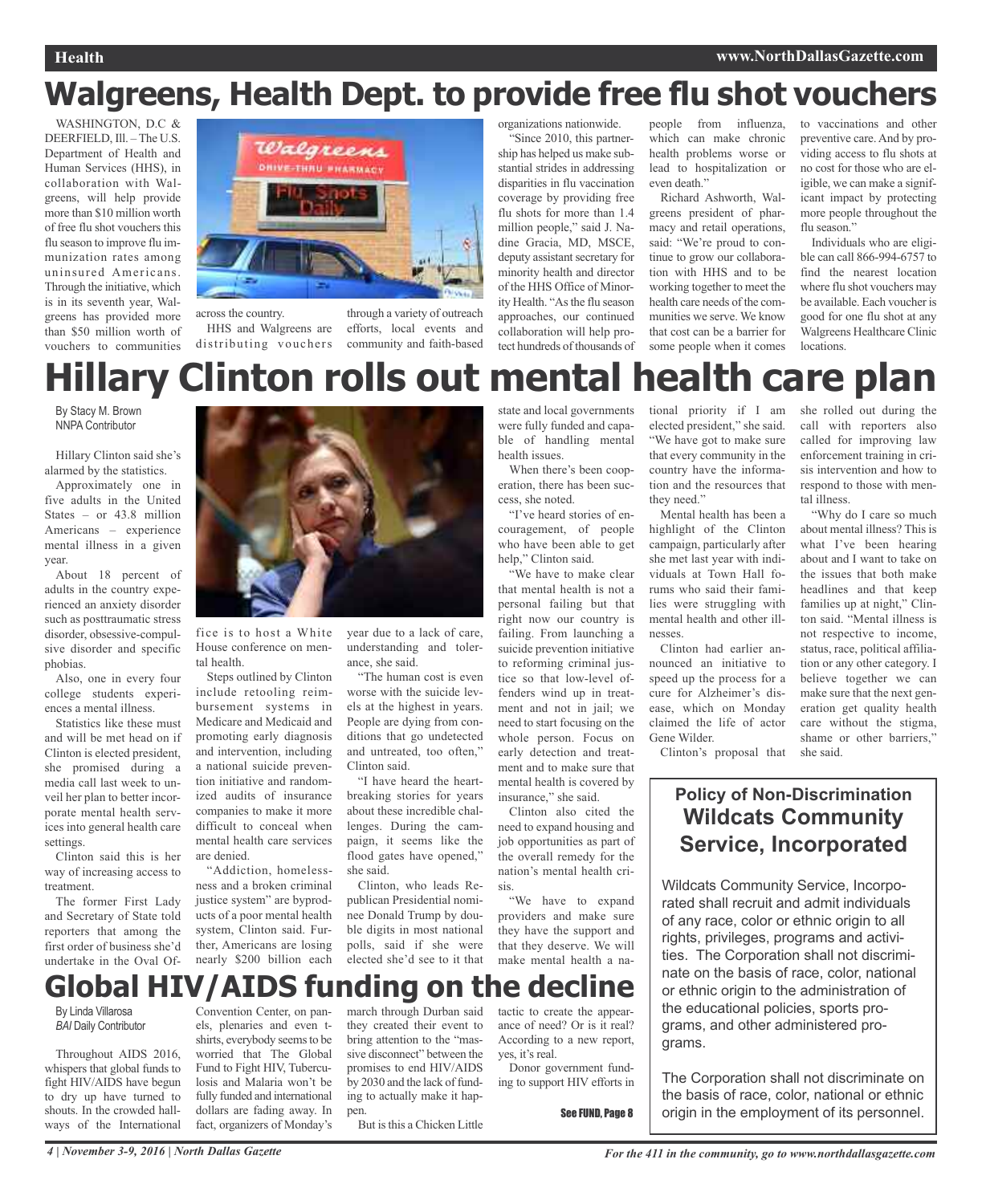### **Dallas ISD high school students among the first to early vote** his eligible students to vote.

Early voting began on Oct. 24 and, already, some Dallas ISD students haven taken to the polls as a first-time voter.

Students from Lincoln High School and Communications/Humanities Magnet received a standing ovation from poll workers as they cast their ballots at the Martin Luther King, Jr. Community Center.

In September and October, a number of women groups from the Lincoln community registered students who would be eligible to vote in

*About 20 Carter High School students cast their ballots for the No-*<br>vember election where they walked from campus to an early voting lo-<br>Bernadette Nutall and Prin- want that to be a deterrent for son not to vote." *cation, with their teachers.*

*Photo courtesy: Dallas ISD*

tion. Sheila Walker, community for.

time for the November elec-liaison at Lincoln, carried out an idea she has long hoped

"I not only wanted to make sure they were registered, but I have always had a vision to take students to poll on the school bus," said Walker.

In all, nearly 30 students were bussed to the community center that sits in the heart of Dallas' Fair Park.<br>Dallas ISD Trustee Dallas ISD Trustee Bernadette Nutall and Principal Johnna Weaver were among the few who accompanied Lincoln's first-time voters, and cast their ballots

search Foundation visit,

www.bcrfcure.org.

too.

At Carter High School, nearly 20 students in a social studies class closed out their school week by heading to an early polling site. This time, students walked to their polling place at Friendship West Baptist Church.

Fred Davis, principal at Carter knew other factors play into voting and did not want that to be a deterrent for

"We knew transportation would be an issue and that some students would not be able to go to a polling site, so we're glad this is available to us this year where we can just walk across the street," Davis said. "It cuts out some of those issues of transportation, that gives people a rea-

**Community News**



Eco-site doing business as Pyramid Network Services proposes to build a 90-foot monopole Communications Tower at the approx. vicinity of 5214 S R L Thornton Freeway, Dallas, TX 75224. Public comments regarding potential effects from this site on historic properties may be submitted within 30 days from the date of this publication to: Trileaf Corp, Andrew, a.bray@trileaf.com, 2550 S I-35, Suite 200, Austin, TX 78704.





### **NOTICE TO PROPOSERS**

Prospective vendors or their representatives may obtain an electronic PDF format of various Procurement Proposal documents online from the Dallas ISD website homepage at http://www.dallasisd.org/ at the "Supplier Opportunities" link.

Suppliers are encouraged to register with Dallas ISD. The registration link is located on the Procurement Services / Supplier Opportunities page at http://www.dallasisd.org/Page/17251.

#### \*MWBE POLICY ENDORSEMENT\*

Dallas ISD is committed to the ideals of equal opportunity in all its business endeavors. It is the goal of Dallas ISD that at least 30% of the work performed under each contract will be provided by minority or woman-owned business enterprises.

#### Texas through social media, about the Breast Cancer Re-**The Original Pancake House DFW donates \$8,750 for breast cancer research**

The Original Pancake House (OPH) DFW recognized Breast Cancer Awareness month in October by donating 10 percent of their sales every Tuesday to the Breast Cancer Research Foundation (BCRF).

OPH-DFW Associates wore pink ribbons and wrist bands throughout the month to show their support. \$8,750 was raised during the awareness campaign and BCRF has a donor who is matching donations up to \$65K.

Representatives from the Mary Kay Foundation joined OPH-DFW in their campaign by handing out pink roses to Guests on Tuesdays. The campaign engaged people throughout North

in-store posters, email campaigns and public relations.

"We want to thank all of our Associates, Guests and those from the Mary Kay Foundation who gave their time and resources to help support this important cause," said Kevin Payne, OPH- DFW President.

For more information

#### **SOCIAL MEDIA POSITION**

We are seeking an exceptional Christian individual to fill the above position. The successful candidate for this position oversees all aspects of media and communication for the church including web, publications, signs, media and video. Must be creative, organized, and able to multi-task. Will also be responsible for the maintenance of church website as well as the designing of blog and social networking templates.

#### **Selected Position Responsibilities:**

• Coordinate, edit and produce all regular publications (including, but not limited to worship service bulletins, bulletin inserts, visitor and ministry brochures and posters, etc.) in a timely, accurate and presentable manner consistent with SMBC's vision, ethos and branding;

- The development, maintenance and deployment of SMBC website and related collateral sites and for coordination of efforts to keep information accurate, up-to-date.
- Coordinate the development of the various forms of electronic communication (email, social networking, church message board and marquee, etc.);
- Act in a consulting role and serve as general editor in the production of communications produced by all ministries of the church;
- Act as the church contact for external media seeking information from or about the church;
- Coordinate efforts to advertise church activities, functions, services and general information to the local community;

#### **Essential Skills:**

• Bachelor's degree (preferably in some aspect of mass communication), or equivalent experience.

- Website portfolio; strong web-site design skills.
- Proficient in use of HTML, Adobe Creative Suite, Flash,
- Experience in website and electronic media design and development.
- Advanced Computer skills with working knowledge of Microsoft Office suite, Microsoft Publisher, InDesign and other desktop publishing software • Interpersonal and networking skills; Attention to detail and accuracy.
- 
- Ability to plan, organize and multitask in a deadline intensive environment. • Command of the English language; strong verbal and written communication skills; with ex-
- cellent editing and proofreading ability. • Mature, of Christian character; Enthusiastic willingness to serve Christ and His church.
- Skills Considered Desirable:
- Good listening skills, tact and consensus building skills • Familiarity with video production software

#### **Will only consider resumes with requisite experience Email resumes to: gwen@smbcplano.org**

Shiloh Missionary Baptist Church is an equal opportunity employer. We are committed to working with and providing reasonable accommodation to individuals with disabilities.

*For the 411 in the community, go to www.northdallasgazette.com*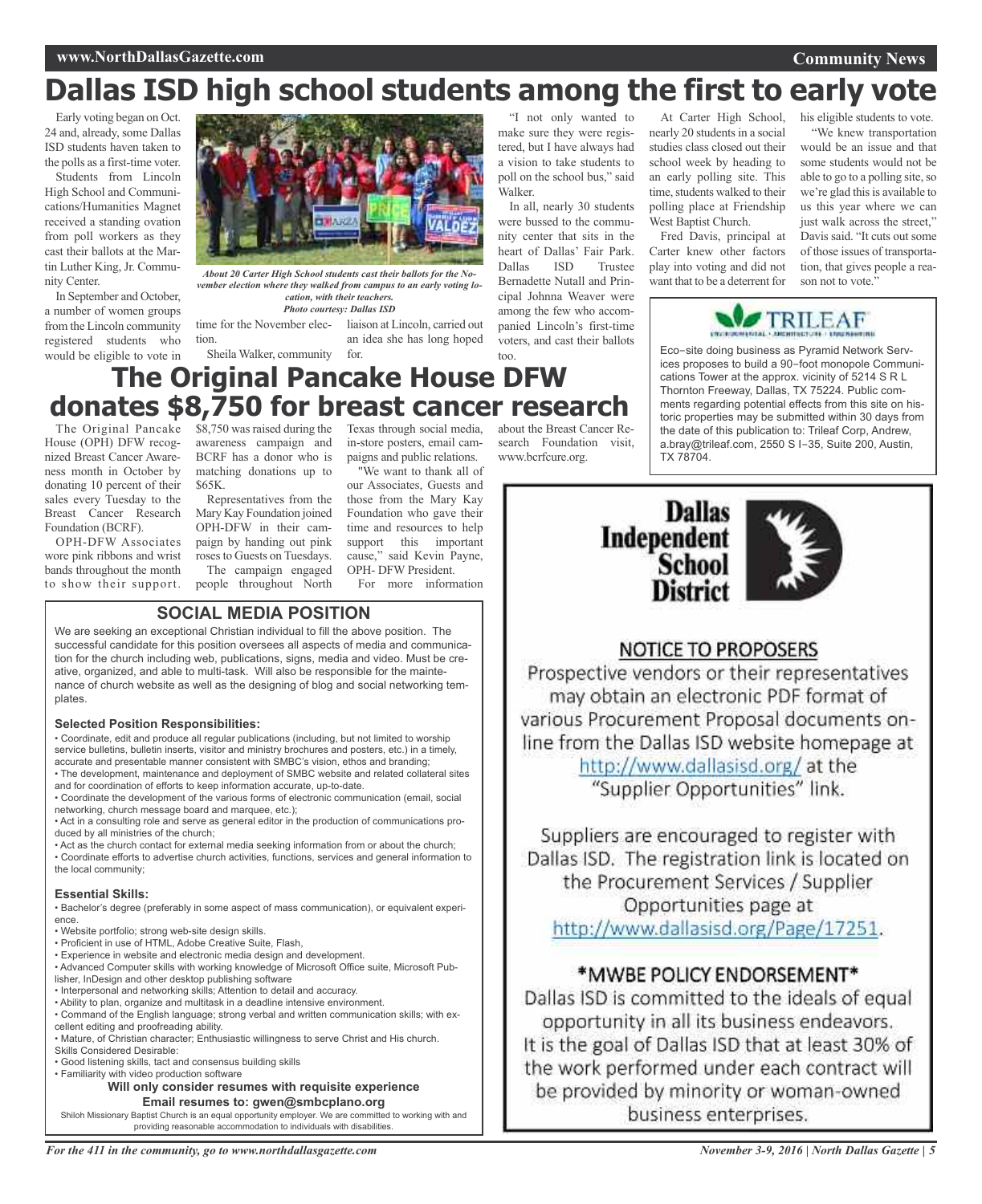#### **Education www.NorthDallasGazette.com**

# **DCCCD students make history earning Los Alamos National Lab award**

#### By Cesar Canizales

When Mountain View College students Emmanuel Ayorinde and JaMein Mason won an "Award of Recognition" for their work during a summer internship at Los Alamos National Laboratory, they had a good

reason to be surprised and elated: they were the first community college students to receive the honor in LANL's history.

The pair, part of a group of interns from the college who spent the summer at LANL, were chosen among students from the best uni-

versities in the country, according to Dr. Stephen Jones, executive dean of the STEM division at Mountain View.

"They were part of the top 10 percent at LANL, and of that 10 percent, they were number one," said Jones. "I think this (recognition) validates what we're doing at Mountain View. Not only did the two do well at LANL, they surprised the lab on how prepared they were. They were ready from day one, and each of them made contributions to the lab."



See DCCCD, Page 13

*Recognition from LANL (DCCCD)*

### **As for-profit college enrollment climbs, blacks graduate with more debt**

By Charlene Crowell NNPA Newswire Columnist

With 44 million consumers owing about \$1.4 trillion in student loans, a new report by the Consumer Financial Protection Bureau finds that student loan servicing and debt collection together will boost borrower costs even higher over the next two years.

The Bureau's recently-released Student Loan Om-

budsman Report termed the nation's current system as "flawed" and further calls for an "overhaul" to improve conditions for an approximate 8 million distressed and defaulted borrowers. Its findings and conclusions are based on 5,500 private student loan complaints and approximately 2,300 debt collection complaints filed between October 1, 2015 and May 31, 2016. Since February 2016, 3,900 student loan

complaints made concerned loan servicing.

"This report offers further evidence that industry practices and needless red tape can turn a student loan into an unbearable burden," said CFPB Director Richard Cordray. "Policymakers should work to reform the programs that are failing those borrowers that need help most."

Complaints filed with CFPB during this reporting period cite:

• Delays and dead ends when applying for incomedriven plans that include interest subsidies and loan forgiveness;

• Problems with debt collectors verifying incomes and in turn assigning incorrect monthly payment amounts;

• Loan servicers billing borrowers hundreds of dollars more per month than was arranged with the debt collector; and

• Conflicting information as to where loan payments should be sent and how those payments would be applied to loan balances.

Afew days later, a Brookings' Economic Studies report found severe racial debt disparities for both Black undergrads and those completing graduate college studies.

"The moment they earn their bachelor's degrees, Black college graduates owe

\$7,400 more on average than their White peers (\$23,400 versus \$16,000, including non-borrowers)," wrote Judith Scott-Clayton and Jing Li for Brookings.

As an increasing number of Black students enroll at for-profit colleges for either undergraduate or graduate studies, those who borrow loans are also the most likely to incur heavier debt, carry it

See BLUE, Page 8

# "WHEN THEY **GO LOW,<br>WE GO HIGH!" RATIC**

"This November, when we go to the polls this election and every election... is about who will have the power to shape our children for the next four or eight years of their lives."

**Michelle Obama** 

# Go to IWillVote.com

**VOTE DEMOCRATIC NOVEMBER** g,

PAID FOR BY THE GENOCHATIC NATIONAL COMMITTEE DEMOCRATS.DNG. WET AGRICULTED BY ANY CRAITIOATE OR CANDIDATED COMMITTEE.

*6 | November 3-9, 2016 | North Dallas Gazette*

*For the 411 in the community, go to www.northdallasgazette.com*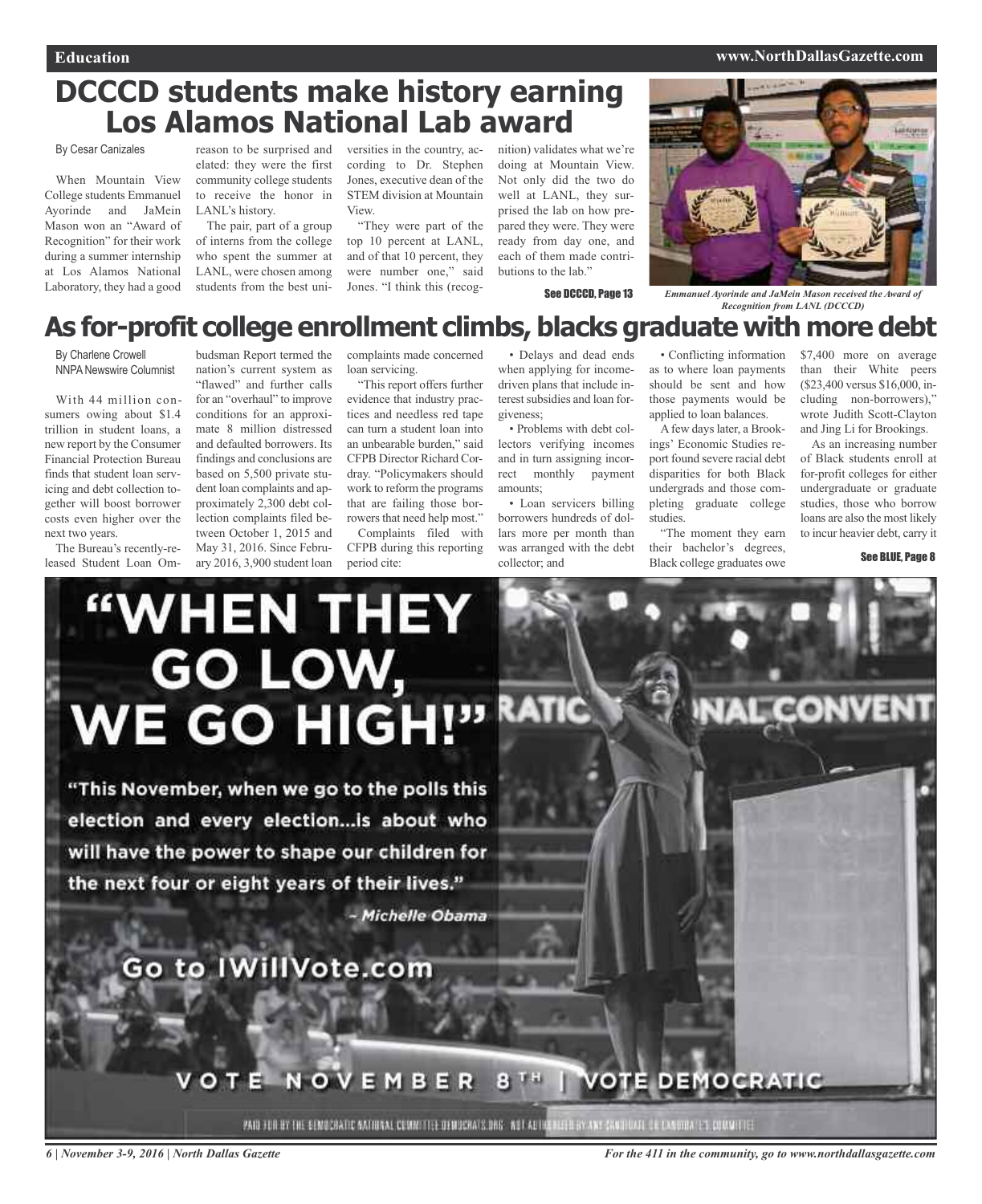#### **www.NorthDallasGazette.com Plano / Irving**

# **Plano trash collector scores big with one trick-or-treater**

Sanitation workers are part of the backbone of city infrastructure, and they often do not receive the recognition or appreciation they deserve. But for one family in Plano, that's not the case.

For their child, the arrival of the neighborhood sanitation worker is something to look forward to.

Recently the worker gifted the child with an official City of Plano Garbage Can Piggy Bank, and it has

become a prized possession. *great employees.* With this Halloween season, city administrators got quite the surprise on Facebook as well as a special letter from the childs mother. It seems that while many kids will emulate their favorite superheros, military figures, ghosts, beasts and monsters of all sorts, one child wanted to represent his favorite city employee.

*Hello, I want to share a story and recognize one of your*

# **CFPB,** continued from Page <sup>3</sup>

ized the many ways in which the Consumer Finance Protection Bureau works on your behalf, but I'm more than happy to provide a few examples. Since its creation, the CFPB has:

• Rewritten home mortgage rules to provide for truth-in-lending disclosures and quarterly reporting by lending institutions

• Strengthened the enforcement of unfair debt collection practices

• Proposed sweeping changes to the payday lending business model

• Designed consumer protections for prepaid ac-

view of nationwide student loan servicers

# count cards

• Launched a broad re-

# **WARD,** continued from Page <sup>5</sup>

being under the stars and seeing constellations," Ward says.

Ward hopes they'll take what they learned home to fight for better conditions in their neighborhoods. "If you're never able to leave your community, you're unable to envision something different," he says. But the excursion was also about opening up new career paths. Due to lack of funding, Ward says, many urban schools lack strong science programs that would allow kids to see a future in environmental fields.

It's a reality he knows too well. Ward grew up in East Palo Alto in a community he calls "wild." He spent much of his childhood indoors, avoiding the street life, reading National Geographic magazines and dreaming of travel. Families in his neighborhood would enter a lottery to go to better schools in neighboring Palo Alto. Ward

was one of the lucky ones who got in, but quickly found himself ostracized on both sides — by the community he wasn't from and by the one he left behind. He focused his attention on his studies, especially history.

Ward says the idea that the black community hasn't been part of the environmental conversation is a misnomer. Organizations like MOVE fought against toxic environments in Philadelphia, and more recently, the community of Flint, Michigan rallied against lead in their water. But part of the misconception is based in historical reality, he says. As the country industrialized from the 1940s to the 1960s, black people were still busy fighting for basic civil rights like voting.

"Toxic waste was really concentrated in black communities," Ward says. "You have to be enfranchised to even begin to say 'we don't want this in our backyard.'

*Every Monday when my 2 year old son Lance hears the garbage truck, we have to stop eating breakfast and run to the alley so he can watch the garbage truck. He's obsessed.*

*After several Monday's of seeing my son in the alley, our nice garbage man James, (I haven't gotten his last name), got out to talk to him. Now he frequently stops at our house to say hello. It makes my sons day*

• Created a database of recorded and published consumer complaints

Activities such as these illustrate the many ways that the Consumer Finance Protection Bureau actively fights on behalf of the little guy, consumers like you and me. Consumers like the ones I see walk through the doors of my nonprofit organization, Transformance, Inc. every day. We have the same goals. We both have a

The community Ward grew up in looks very different today — gentrified by the tech industry boom, many residents have been displaced. His original intention was to return home to fight for justice, but instead he's looking to help similar neighborhoods in L.A.

Once Ward understands their environmental needs this is his first year in  $L.A.$  he plans to unite people from across the region for a summit to inform and empower them. It will be the culmination of his leadership project for UCLA

"There's this idea that environmental degradation affects everyone, so we don't have to figure out how race and class play into that," Ward says. "Those affected the most are poor and oppressed people. And it's sad that we don't get the attention."

This story appeared on the UCLA Institute of the Environment and Sustainability website.

*to see him and his truck. Today he brought my son a City of Plano garbage can piggy bank. He hasn't put it down all day.*

*So for this Halloween, Lance got to dress up as his friend James.*

*I just wanted to acknowledge James for taking the time out of his busy day to make a little two year old boy happy. It is so kind of him.*

deep and abiding desire to

able.

Abolish that? Unthink-

*CEO of Dallas-based Transformance Inc., a fully integrated social services nonprofit.*



#### WWW.DALLASCOUNTYVOTES.ORG

POLJADV FAID FOR BY BRICADINION CHARACHLY O DOCTOR ORLEAN, DEBUTE

help people. *Thanks for reading. Chantal Rufus*

*Ken Goodgames is the*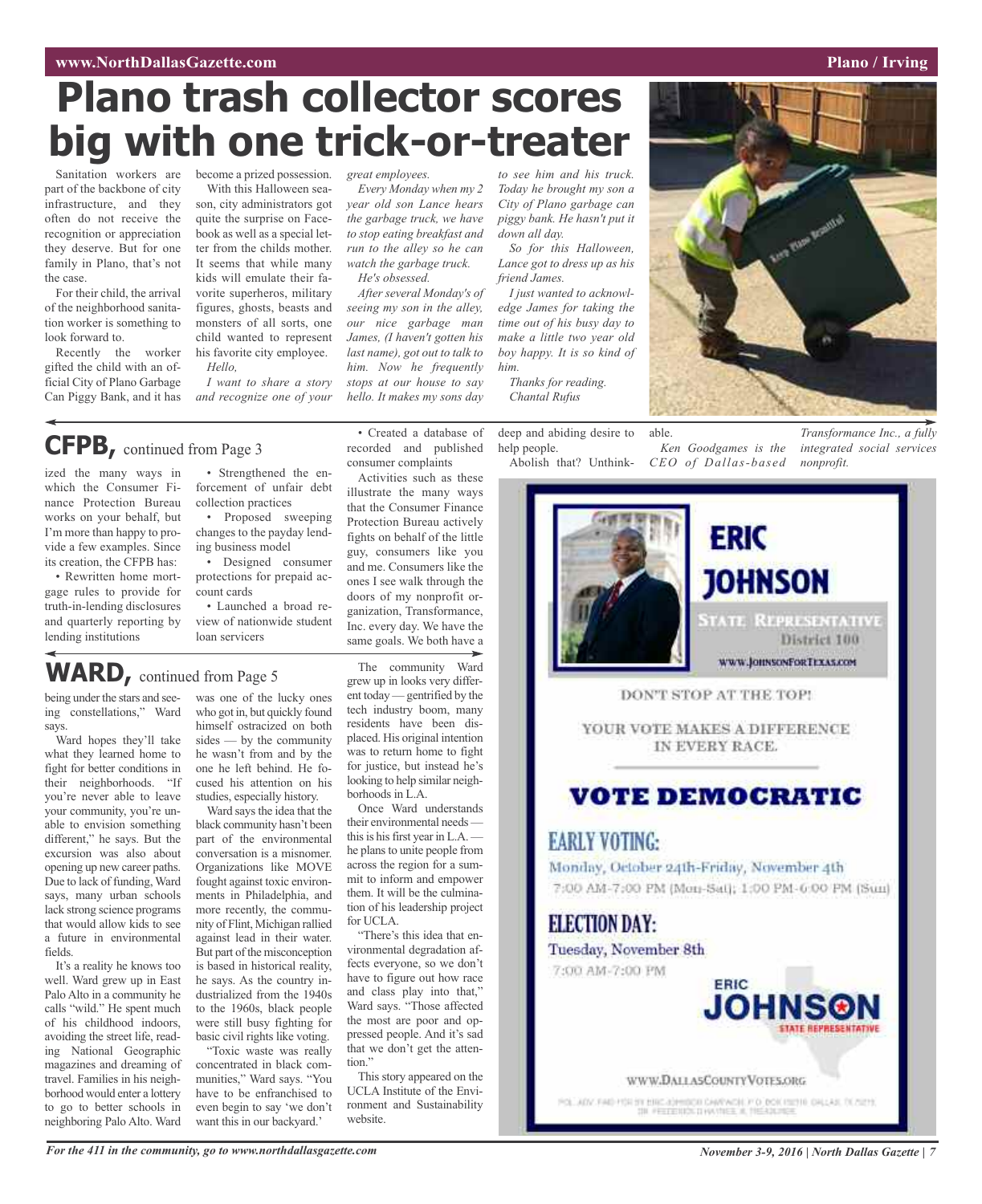#### **DALLAS Downtown parade planned for Veterans Day**

In 2016 the Veterans Day parade is scheduled for Friday, Nov. 11 with the theme of "Honoring the Military Family." Downtown Dallas will be alive in patriotic colors at 11 a.m. ceremony in front of City Hall. The parade will commence following the official ceremony (approximately 1 hour). The route will start at Reunion Arena, will proceed north on Houston Street, east on Main Street, south on Ervay Street, west on Young Street, south on Akard Street and pass in review in front of City Hall.

The parade route is similar to prior years. After passing in review, parade units will turn south on Ervay and disperse south of City Hall.

Military vehicles and equipment, veterans organizations, civic and corporate displays will be available for viewing at 9:30 a.m. in front of City Hall and will be dismantled after the parade.

#### **GARLAND Free tree giveaway**

Garland residents can help beautify their community by picking up a free tree on Saturday, Nov. 5, at the Haskell L. Roach Garden Center, 1221 Spring Creek Drive.



Garland's Parks, Recreation & Cultural Arts Department will team up with Garland Power & Light for the annual Tree Power Free Tree giveaway from 7 a.m. to 2 p.m. (or while supplies last). One tree will be allowed

per household. Learn more about the giveaway at GarlandTX.gov.

#### **Neighborhood pre-summit mixer**

Before the Neighborhood Summit, get a taste of what's to come at the Pre-Summit Mixer, scheduled from 6 to 8 p.m. Friday, Nov. 11, at Intrinsic Smokehouse & Brewery, 507 W. State St. in Garland. Mix and mingle with neighborhood leaders and City staff in a casual setting as you enjoy the creation of a street mural by professional artist Anat Ronen. Visit GarlandVital-Neighborhoods.org for details.

#### **IRVING Children can explore Irving's parks**

Children have an opportunity to explore nature in Irving's beautiful parks. Participants team up with an experienced naturalist who will guide them through Campion Trails'Bird's Fort Park to discover different plants and animal species. Light refreshments will be provided.

The event is scheduled at Bird's Fort Trail Park on Nov. 5 from 9 a.m. to 11 a.m. located at 5756 Riverside Drive in Irving.

Advanced registration will be held at recreation centers.

#### **SACHSE Holiday pottery painting**

Saturday, Nov. 12 at the Northwest Park Recreation Center for children ages 6 and older (ages 10 and younger must be accompanied by an adult) can take this opportunity to create a one-of-a-kind gift for a friend or family member. A variety of holiday and housewares will be available for individual purchase, with prices starting at \$6 per piece.

Registration deadline is Nov. 5.

calling for the Department of Justice to take actions to ensure racial justice in student

"For nearly a decade, the Department of Education has known that student debt impacts borrowers of color differently from white borrowers. Yet in that decade, the Department has failed to take sufficient steps to ameliorate the disproportionately negative impact on borrowers of color, or even to conduct further research to discover the causes or the extent of disparities," wrote the

loan lending.

# **FUND,** continued fromPage <sup>4</sup>

low- and middle-income countries fell for the first time in five years in 2015, according to data gathered and analyzed jointly by the Kaiser Family Foundation and UNAIDS. In U.S. currency, over \$1 billion dried up; AIDS money dropped from \$8.6 billion in 2014 to \$7.5 billion in 2015, a 13 percent decline.

Money matters. With the goal of ending AIDS by 2030, the movement has reached a critical moment. As death rates have plummeted, more and more people require life-saving treatment. In essence, the epidemic has become a "victim" of its own success. In 2000 when the AIDS conference was first held in Durban, 1.5 million people died from AIDS around the world; that number dropped to about 1 million in 2015. Sixteen years ago, 770,000 people living with the virus had access to treatment. compared to 17 million currently.

UNAIDS estimates that to reach its "fast track" goals and endAIDS in the next 14 years requires an increase of at least \$7.2 billion by 2020. "Our progress is incredibly fragile," said Michel Sidibe, executive director of UN-AIDS. "If we do not act now, we risk resurgence and resistance."

advocates."

longer, and default more enrollment at for-profit insti-**DEBT**, continued from Page 6

Not a favorable scenario when time and studies were meant to bring financial security and a higher quality of life.

often.

"While previous work has documented racial disparities in student borrowing, delinquencies and defaults, in this report we provide new evidence that racial gaps in total debt are far larger than even recent reports have recognized," the authors continued, "far larger now than in the past, and correlated with troubling trends in the economy and in the for-profit sector."

Between 2004 and 2008, Brookings noted that Black

tutions increased dramatically. During much of these same years, for-profit colleges have faced regulatory scrutiny and quality of education challenges that led to large institutional closings such as Corinthian Colleges and more recently, ITT Technical College that also lost its accreditation.

"[T]he for-profit sector is by far the fastest-growing sector and the only sector that has seen enrollments grow differentially by race," states the Brookings report.

Further, both undergrad and graduate students enrolled at for-profits are more likely to suffer from loan interest accumulating faster ceived, also known as negative amortization. Earlier this year the Center for Responsible Lending joined with the National Consumer Law Center in "We call on the Department to collect and release the data necessary to learn the true extent of the impact ofstudent debt on communities of color," the coalition

continued, "and to work with borrower and consumer advocates to ensure that student loans are a tool for economic advancement and not economic devastation for borrowers of color."

Four years after graduating, nearly half of Black graduates – 48 percent – owe more on their federal undergraduate loans than they did at graduation, says Brookings. By comparison, only 17 percent of White undergrads owed more debt.

Federal law, however, provides some recourse.

The United States contributes the lion's share to global funding—66 percent—andAmerican dollars decreased from \$5.6 billion in 2014 to \$5 billion in 2015. The vast majority of our money funds specific projects and programs, with an additional 14 percent given to The Global Fund. (Overall contributions to the Global Fund dropped by \$305 million.) The U.K. follows the U.S. in donations, supplying 13 percent of AIDS money. With a nod to the disruption occurring in that country, one conference attendee carried a sign that read England—Don't "Brexit" the AIDS Response.

Funding for HIV declined for 13 of 14 donor governments assessed in the analysis, in part because of a technical reason: The U.S. dollar became stronger, resulting in the depreciation of most other donor currencies. Even some of the drop in funding from the U.S. itself can be explained away on paper. The U.S. pushed some of its dollars into the 2016 spread sheet to pay for the new DREAMS project aimed at attacking HIV infections among girls and young women in sub-Saharan Africa and to expand male circumcision services in many of the same coun-

Borrowers who have defaulted on their student loans are federally guaranteed the right to be given a chance to get out of default and back on track. The process, includes making a series of income-based payments that take into account income and family size.

Secondly, student loan borrowers who have encountered problems with their servicers or related debt collectors can and should bring their concerns to the attention of the CFPB. Complaints may be mailed, faxed or filed online, including all supporting documentation. An advantage to the online filing is that a complaint number will be assigned that enables consumers to check on the status of their comtries.

Still, in the words of Jen Kates, one of the authors of the report, "it's a real decline."

In our increasingly complicated and unstable world, a tangle of reasons explain the funding drop off. "We know that governments are facing fiscal austerity measures," explained Kates, a Kaiser Family Foundation vice president. "We also know that they are faced with competing demands, including refugee and humanitarian emergencies that are affecting their budgets."

No matter the explanations, activists are worried—and angry. "We can't be silent in the face of hypocrisy and broken promises," said Nkhensani Mavasa, chair of South Africa's Treatment Action Campaign, during theAIDS 2016 opening ceremony. "Governments are refusing to deliver funding increases and this is unacceptable."

More bluntly, she added: "When your house is burning and your family is inside, you don't beg quietly but you shout and you scream. Our house is still burning."

*Linda Villarosa runs the journalism program at The City College of New York in Harlem. She has covered the biennial International AIDS Conference since 2002.*

plaint at any time.

Beyond the portal to file a student loan complaint, CFPB accepts consumers' questions weekdays from 8am until 8pm Eastern Time at its toll-free number: (855) 411-CFPB (855) 411-2372.

"Federal financial aid policy alone cannot solve these problems," concludes the Brookings report, "but neither can it ignore the challenges facing students of color who disproportionately bear the burden of student debt."

*Charlene Crowell is the communications deputy director with the Center for Responsible Lending. She can be reached at Charlene.crowell@responsiblelending.org.*

# than loan payments re-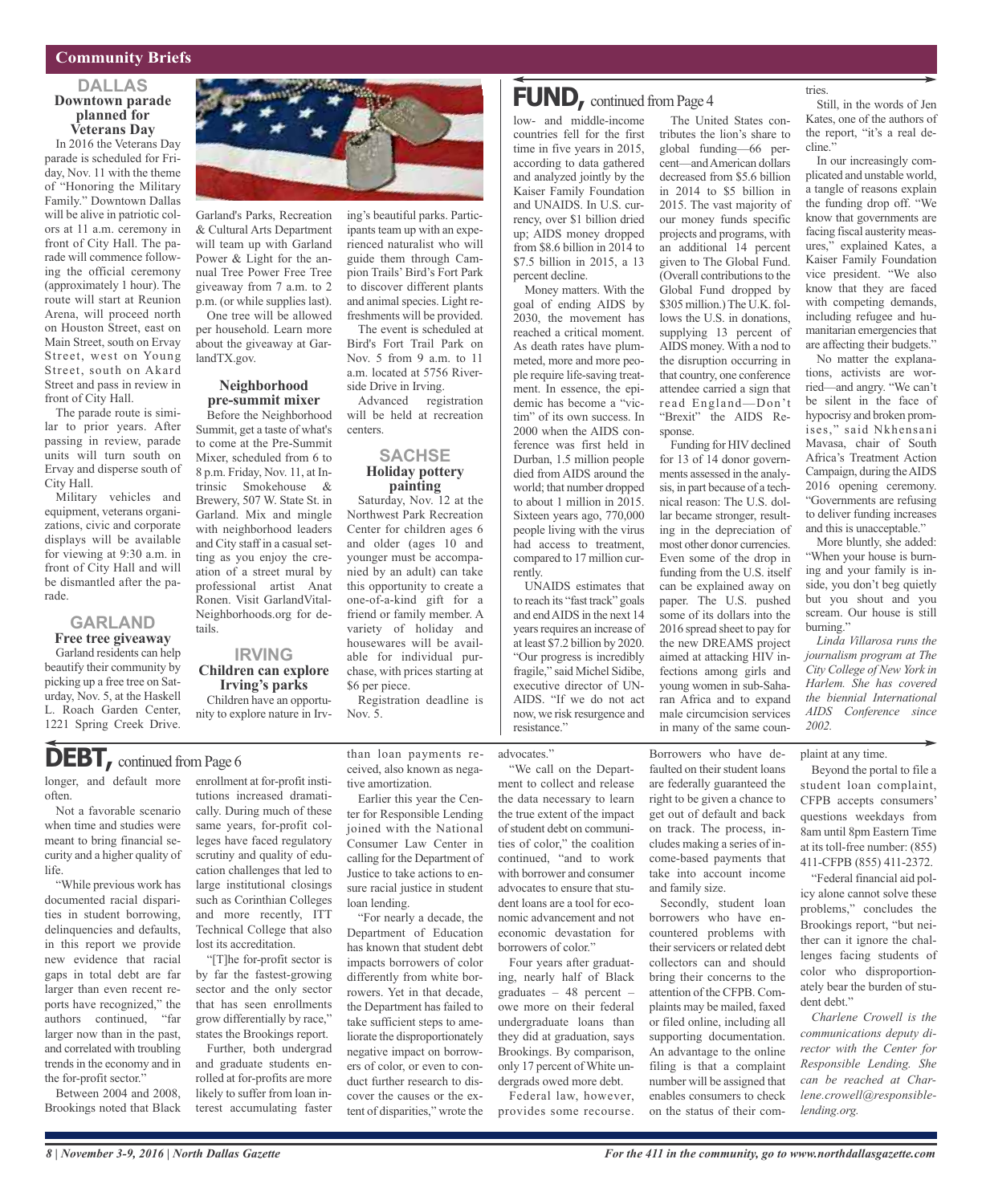# **Ava Duvernay tackles mass incarceration and more in 'The 13th'**

By Dwight Brown NNPA Newswire Film Critic

The New York Film Festival celebrated its 54th year by trying something new. For the first time in history, its Opening Night World Premiere was a documentary. Even more noteworthy, this non-fiction film is by director Ava DuVernay (Selma) and it focuses on America's deep problem with its criminal justice/penal system and how it affects the Black community. Screening DuVernay's powerful documentary "The 13th," helped NYFF make a social/political and cultural statement that may resonate for years.

Normally, analyzing racism, inequality, involuntary servitude, prison systems and police brutality is such a vast endeavor it would take a collection of books, a string of college courses or a PBS miniseries to begin to understand such complex subjects and their many ramifications. In one hour and 40 minutes, Du-Vernay masterfully takes on that arduous task, shares some illuminating analysis and starts a conversation.

With photos, archival footage and interviews, she presents something akin to a condensed post-graduate course that delivers facts, figures, history, parallels, anecdotes, observations and controversial incidents that corroborate her thesis. What's on view is an equal dose of academic study, solid journalism and deep emotion that will provoke anger, sadness and hopefully motivation for change.

DuVernay's mission is aided by scholars (Henry Louis "Skip" Gates Jr.), political commentators (Van Jones), unlikely sympathizers (Newt Gingrich), iconic activists (Angela Davis) and politicians. United States Senator Cory Booker said, "We are a nation that professes freedom yet have this hyper-incarceration system that is grinding into it our most vulnerable citizenry and is overwhelming biased



*Michelle Alexander, author of "The New Jim Crow," talks about the effects of mass incarceration in "The 13th." (Netflix)*

towards people of color." DuVernay connects the dots from the liberation of slaves by the 13th Amendment signed on January 31, 1865, to the convict leasing that followed, then the Jim Crow system of apartheid, the FBI's war against Black activism and today's rampant incarceration of poor, Black men. Over 100 years of systemic oppression, dehumanization and what Jelani Cobb, the director of the Institute for African-American Studies, calls "a mythol-

ogy of Black criminality." Some of what she points out has been said before, and she is reinforcing it. However, lots of the information she's bringing to light will be alarming news to most viewers i.e., did you know that the American Legislative Exchange Council (ALEC), a nonprofit or-

ganization of conservative

state legislators and private sector representatives, drafts and shares model state-level legislation that legally lets businesses take advantage of free labor by prisoners?

The film is a revelation on so many levels. When it ends, the feeling of anger and sorrow is almost overwhelming. There's also a nagging feeling that you wish you had step-by-step instructions on how to help break the cycle and make a change. Even, just as a coda, a list of some actionable steps would empower viewers. It would have been helpful, if the film had mentioned the importance of voting, community activism, joining police departments to make change from within, gun control or even decriminalizing drugs. Problems, like the ones de-

**Follow Us On** Instagram

KATHE BARKS THERENE OF PAPPETRY ARTS

NOV 18 - DEC 21

Aces 4 and 10

film, only get solved when someone takes a first step. *Dwight Brown is a film*

*critic and travel writer. As a film critic, he regularly attends international film*

picted in this very observant

*festivals including Cannes, Sundance, Toronto and the American Black Film Festival. Read more movie reviews by Dwight Brown here and at DwightBrown-Ink.com.*

**North Dallas Gazette** 



*Do you have an upcoming event? Contact NDG Entertainment at jbrewer@northdallasgazette.com*

**DALLAS** 

**THEATER** 

**CHILDREN'S** 

vs cinz wid to Sunni buustonde vaggannochterat

dct.org

214-740-0051  $0000$ 

5938 Skillman

@ NW Hwy.<br>Dallas, TX 75231

NOV 18 – DEC 21

haes 5 and un

*November 3-9, 2016 | North Dallas Gazette | 9*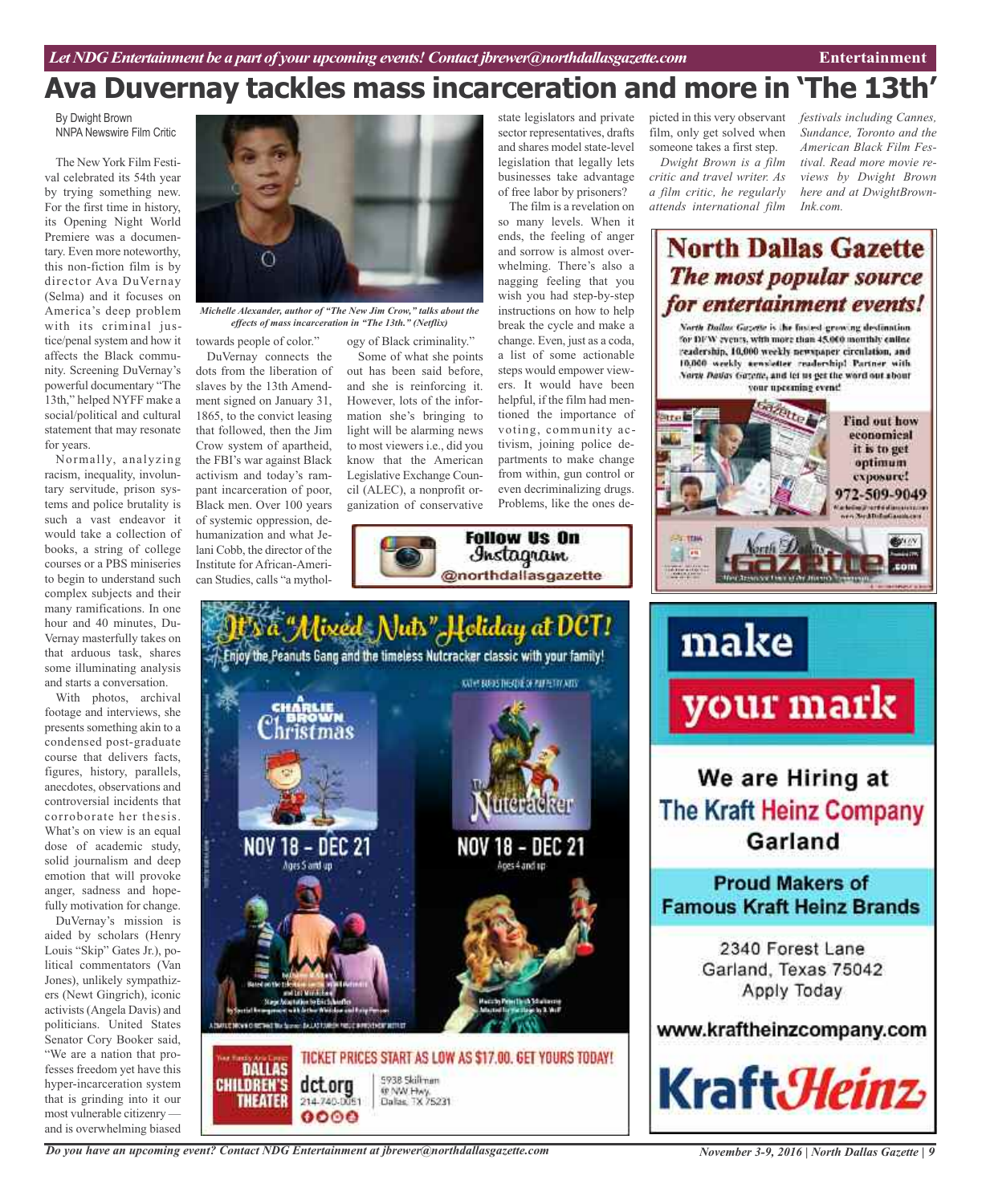# **All is Calm: The Christmas Truce of 1914 scheduled at Eisemann**

Eisemann Center Presents All is Calm: The Christmas Truce of 1914 at the Eisemann Center, 2351 Performance Drive in Richardson, Texas on Tuesday, Nov. 29 at 7:30 pm in the Hill Performance Hall. With words and songs drawn from the era, All Is Calm recalls the remarkable and spontaneous World War I truce between Allied and German forces in No Man's Land over Christmas 1914. This moving ode to peace

was created by Theater Latté Da's acclaimed artistic director Peter Rothstein and features Cantus, one of America's finest vocal ensembles, with musical arrangements by Erick Lichte and Timothy C. Takach.

All Is Calm relives an astounding moment in history when Allied and German soldiers laid down their arms to celebrate the holiday together by trading carols, sharing food and drink, playing soccer and burying the dead. In some places the truce lasted only a night, in others it endured until New Year's Day. This dramatic re-telling contains actual quotes and excerpts from letters written by thirty World War I figures brought to life by actors and interspersed with song.

Cantus beautifully weaves a tapestry of sound, drawing from patriotic tunes, trench songs, medieval Scottish ballads and

carols from England, Wales, France and Germany which take on new depths in the context of warfare. Music, an important part of life in the trenches, helped create a context that inspired the truce. All Is Calm opens with a set of carols arranged by English composer Ralph Vaughan Williams for his own battalion.

Rothstein, one of the Twin Cities' premier directors, worked five years to develop All Is Calm. He re-

# ROSS, continued from Page 2

pounds by GCxGC/TOF-pleted a summer internship MS under the tutelage of Dr. Jean-Marie Dimandja, Professor at Spelman College (Analytical Chemistry, Chemo-informatics and Environmental Chemistry) at the 39th International Symposium on Capillary Chromatography & 12th GCxGC Symposium in Fort Worth, TX.

In July of 2015, she com-

calls, "I wanted to tell the story in their words, so I created the drama primarily through found text including letters, official war documents, autobiographies, World War I poetry, grave stone inscriptions and even an old radio broadcast. I was able to spend time along the Western Front and conduct extensive research in Brussels, Ieper, Paris and London. It was incredibly powerful to stand on the very spot where this ex-

traordinary happening took place. For decades, the Christmas truce was considered a romantic fable, however there is no doubt thousands of courageous men took part."

Tickets are \$38-\$56 and are available for purchase online at www.eisemanncenter.com or by calling the Eisemann Center Ticket Office at 972-744-4650 and group discounts are available for 10 or more persons.

her findings in October at the 2016 SERMACS (Southeast Regional Meeting of the American Chemical Society) Conference in Columbia, S.C.

After graduation, Brooke plans to attend graduate school to attain a Master's Degree in Chemistry. She aspires to work in the research and development field to fulfill her goal of becoming a cosmetic chemist.

# **DVR Alert: Alvin Ailey American Dance Theatre on KERA**

Fans are invited to watch Lincoln Center at the Movies on KERA, Nov. 8 at 8 p.m. as Alvin Ailey American Dance Theatre showcases its spectacular range, diversity and artistry in this special presentation, which includes the company's signature work, Revelations, along with three other pieces.

Alvin Ailey American Dance Theater continues its reign as an American "cultural ambassador to the world," having performed live for an estimated 25 million people in 48 states, 71 countries, and six continents. The gifted and gorgeous Ailey dancers infuse energy and emotion to classics and new works alike. Guided by the visionary artistic director Robert Battle, the Alvin



Ailey American Dance Theater remains the nation's leading modern dance company.

Then local fans will be able to enjoy their artistry in person next Spring. TITAS Presents Alvin Ailey American Dance Theater at 8 p.m. Friday/Saturday, March 31-

April 1, 2017 (3 shows) at Dallas City Performance Hall. Tickets can be purchased online at www.attpac.org/titas, by phone at 214-880-0202 or in person at the AT&T Performing Arts Center Winspear Opera House Box Office at 2403 Flora Street.

### **DeVon Franklin signs a development deal with 20th Century Fox**

LOS ANGELES (Black-News.com) — Producer, preacher and New York Times Best-Selling author DeVon Franklin has signed an overall deal with 20th Century Fox. Under the multi-year pact, Franklin will produce and develop film content for the studio through his Franklin Entertainment banner.

Franklin most recently developed and produced the hit faith-based film *Mira-* *cles From Heaven*, which starred Jennifer Garner and Queen Latifah.

Franklin has several projects in the works including the upcoming Sony Pictures Animation film *The Star*, a story about the first Christmas told from the nativity animals' point of view, which is slated for a November 2017 release, and the high-profile reboot of *He-Man And The Masters Of The Universe* franchise.

This year, Franklin released his second book, *The Wait*, which he co-wrote with his wife, actress Meagan Good.

The book quickly became a New York Times bestseller and has sold over 125,000 copies to date. Additionally, Franklin has amassed over 1 million followers on social media through his daily inspirational posts.



*NDG Entertainment Ticket Giveaway!!! Follow North Dallas Gazette on Facebook, Twitter and Instagram to keep up on all the latest!!!*

*10 | November 3-9, 2016 | North Dallas Gazette*

**Enter to Win!**

**Ticket Giveaway**

*Do you have an upcoming event? Contact NDG Entertainment at jbrewer@northdallasgazette.com*

with Mary Kay cosmetics in Addison, TX.

In July of 2016, Brooke completed additional research on The Prebiotic Synthesis of Nucleobases under the tutelage of Dr.

Yassin Jeilani, Assistant Professor at Spelman College (Chemistry and Biochemistry), that resulted in her being selected to present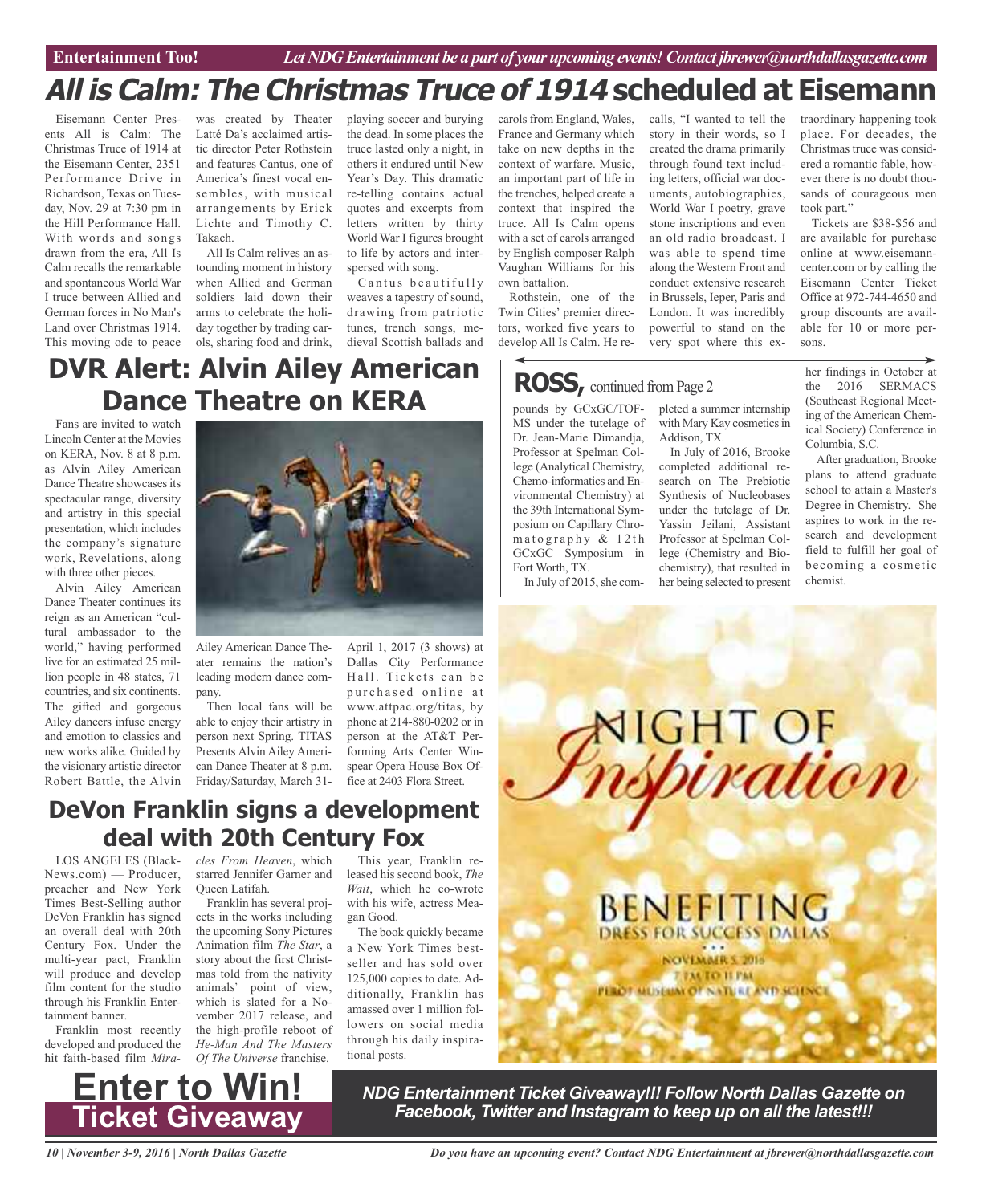#### **Marketplace**

**North Dallas Gazette is looking for a**

**Writer / Stringer in the Irving Area.** Candidate would cover Irving City Council Meetings

Also, Candidate would be a contributing writer, submitting general interest stories from the Irving area.

**Send resume and writing samples to: inquiries1909@gmail.com**

> **CASH TODAY!!!** Fair Price Offer For Oil and/or Cas Royalty Small "NET" Revenue Interest

**No Matter How Small** 

Fax Information To: 972-509-9058 Call: 972-432-5219 (Leave Message)

**Email** inquiries1909@gmail.com

ETA FANE YOURNIGE AVEN BEREHTY PENA

& Irving ISD Board Meetings.

Interested?

# **Entrepreneurs grow their companies with the Goldman Sachs 10,000 Small Business program**

By Stacy M. Brown NNPAContributor

A growing number of Atlanta businesses are living up to the city's famous nickname: Hotlanta!

More than 20 businesses have entered, thrived and graduated from the Goldman Sachs 10,000 Small Business program, a scholarship-based course that convenes them to learn critical business skills and create growth plans for their companies.

The Goldman Sachs program is an investment to help entrepreneurs create jobs and economic opportunity by providing greater access to education, capital and business support services.

With 31 sites across the United States and United Kingdom, 10,000 Small Businesses has served over 7,100 small business owners. The program has reached businesses from all 50 states, Puerto Rico, and Washington, D.C., and has resulted in immediate and sustained business growth for the alumni of the program.

One of those successful businesses is Atlanta's own Yardstick Learning, which also has locations in Iowa, Louisiana, Michigan, Illinois, Texas, Colorado and California.

Yardstick Learning is owned and operated by Ebbie Parsons, who has joined thousands of entrepreneurs across the country in an initiative to create jobs.

"Our revenue has grown by 56 percent since participating in the Goldman Sachs program," Parsons said. "Our total employees, including consultants and contractors, grew 109 percent. We have tremendously benefited from the program."

Further, Parsons said he never imagined the program having such a positive influence.

"Frankly, that's all I could do at first was imagine.

any of this come to fruition is just unbelievable, beyond exciting because you're creating an opportunity for yourself and your team and you're helping others and doing good work by helping our clients solve real issues in their respective communities," he said.

We're dreamers but seeing

Yardstick Learning is considered a leading global strategic management consultant firm that provides strategy and change management services to mission-driven organizations. "Our clients include, on

See PROGRAM Page 12

**POLL,** continued from Page <sup>1</sup>

(84%) pointed to concerns about college affordability as a factor.

Other concerns shaping decisions were the economy and jobs (85%), race relations and racial justice (84%), and income inequality (82%).

When asked about where they obtain their information about political candidates, nearly half (46%) said from local TV news, and another fourth (24%) said from cable stations. Approximately a fifth (18%) said they rely on black newspapers for information about elections.

Revelations of new FBI probes into Hillary Clinton's emails occurred in the midst of the research, prompting researchers to compare participant responses to candidates before and after this news. They found that favorable feelings toward Clinton rose slightly and those toward Trump were cut in half.

The sample of more than 900 registered black voters was 70% female and 30% male. When considered alongside the 96% who said they voted in the previous two elections and also plan to vote on Nov. 8, black women show they are at the forefront of social change

and political history in the United States, by voting to elect the nation's first black and now its first female president.

Amajority of respondents said they had attended college (73%), and were 56 years of age or older. Millennials between the ages of 18-35 accounted for 11% of the sample.

Those surveyed were nearly equally split between employed and not-employed (53% and 47%, respectively). Of those employed, 30% said they were federal employees, and 18% said they were union members. Of those not employed, 78% were retired and 22% were unemployed. Nearly half (48%) of respondents said they are married and most (84%) have a religious affiliation (a strong majority of those Christian).

The research was conducted using social science survey methods at Howard University. Research findings, however, do not necessarily reflect the personal views of the researchers, the faculty or administration of Howard University, or the members of the National Newspaper Publishers Association.

Principal investigators on the interdisciplinary

Howard research team included Dr. William Spriggs, Department of Economics; Dr. Terri Adams and Dr. Rubin Patterson, Department of Sociology and Criminology; Dr. Lorenzo Morris, Department of Political Science; and Dr. Car-

iell Your Car The Belier Way Quick - Candid Offer - As Easy as 1-2-3

### **We buy 1998-2006 Models**

- *• Must be in good running condition*
- *• Title must be free from liens*
- *• Easy steps to follow, hassle free selling processing. No ad posting, no games with dealership sales.*

*• Quick transaction, you get your cash fast. We pay you on the spot.*

**Call today for appointment at your location 1-972-432-5219 Leave message if no answer, someone will get back to you.**

*For the 411 in the community, go to www.northdallasgazette.com*



Ticketsurance

YOUR BUDGET FROM UNEXPECTED, **COVERED SITUATIONS** LIKE:



nen Ostleterer Oferhetentromene Oktoportuurren to the complete continue of the first that members is

olyn Byerly, Department of Communication, Culture and Media Studies. Principal liaisons from the NNPA included President and CEO Dr. Benjamin Chavis, and Chairman of the Board Denise Rolark Barnes.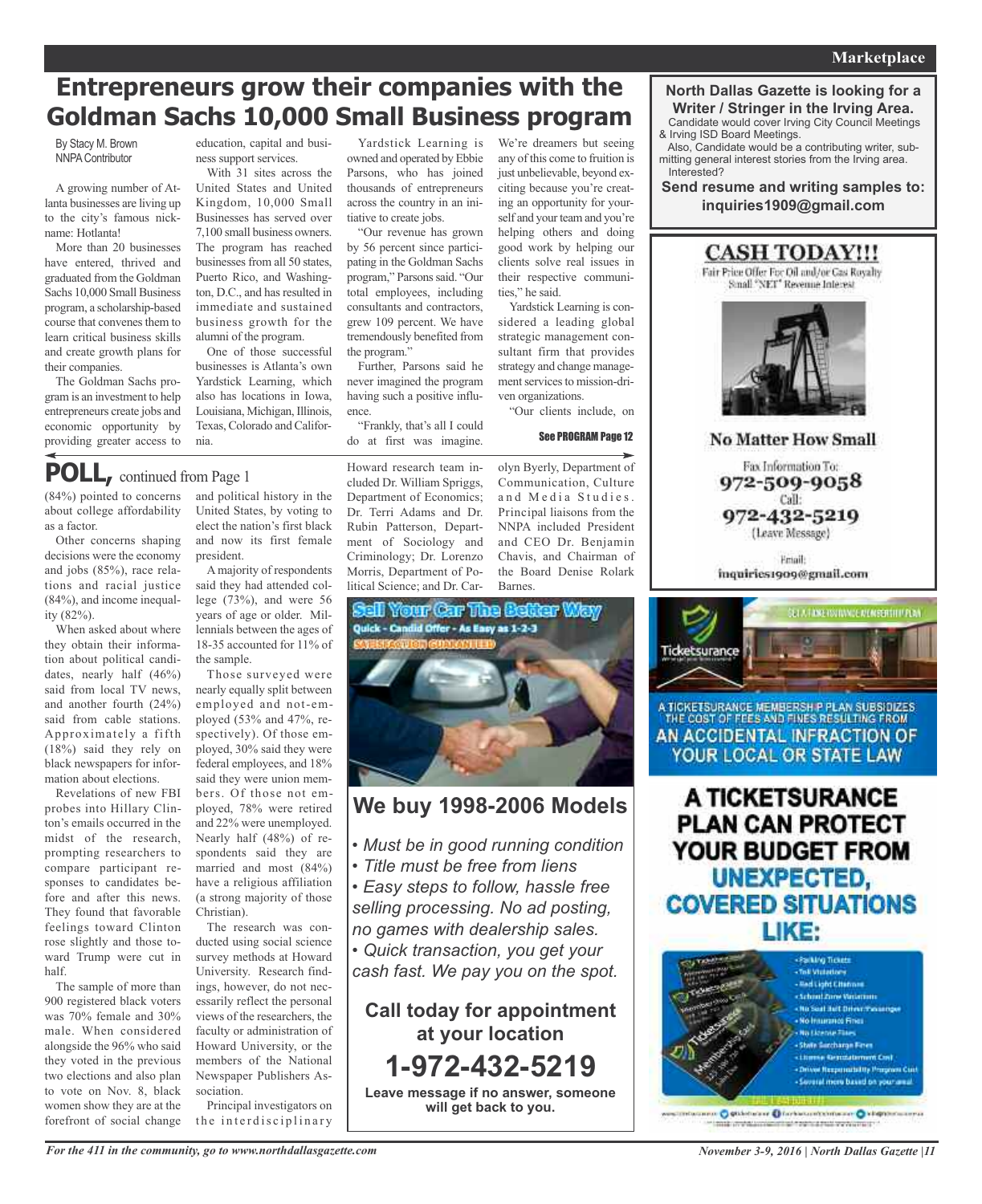# **'Social Impact Scoring System' spurs a movement of competitive kindness**

By Merilee Kern, MBA

Are you using your superpowers for good? One optimistic online community called xocial (pronounced soh-shuhl) is now giving cause–conscious and otherwise kindhearted individuals the ability to do good, see good, feel good and measure good.

Not only does xocial connect people and organizations to causes they care about and inspire them to take action amid friendly competition, the xocial platform also actually measures the impact of their efforts to make the world a better place. For this, participants continually build their XO score, representing their social impact. "Your XO score is a representation of your overall positive social



impact," says CEO Colin Duetta. "You build your score by completing challenges and engaging with others in the xocial community. It's a credit score for your soul."

Duetta goes on to explain that the XO score methodology provides a benchmark

use. Instead of measuring popularity, xocial measures an individual's or organization's positive social impact. "We want technology to make people better parents, friends, coworkers, bosses and citizens, and also help enable businesses to promote the greater good," says Duetta. "We want the competitive

kindness movement to inspire the next generation of social responsibility," Duetta continued. "xocial's goal isto channel the universal human drive to 'compete' into actions that benefit the causes an individual cares about." He further explains that, while traditional philanthropy focuses on financial giving or attending singular or one-off events, the xocial platform engages both first-

time and lifestyle do-gooders in supporting social causes regardless of their level of skill, special interest or financial donation.

The bottom line? xocial allows anyone to become a superhero (cape not required). Simple campaigns can be built online for free, and anyone can create one: moms, dads, grandparents, kids, companies, charities, schools, teachers, hospitals, offices and neighborhood groups there are no limitations on who can organize a campaign

or join one already underway. Just search for a cause you care about, click to join and compete in challenges to earn points.

It's up to each campaign organizer whether they want to offer prizes or special recognition for top–scoring participants. But, when the competition is about compassion, all participants are winners, right?

Individuals can revel in the knowledge they are making a real difference; families can be brought closer together; teamwork can be improved; businesses can establish a new hub of corporate social responsibility and amplify existing efforts; employers can create a more positive workplace culture; charities can increase fundraising, create more buzz and attract, engage and retain the next generation of do-gooders; and teachers can instill real-world character–building lessons using technology to help others…not just for "selfies." Thanks to xocial, good vs.

#### See IMPACT, Page 13

### PROGRAM, continued from Page 11

the education side, K-12 school districts, charter school management, parochial schools, private schools, colleges and universities," Parsons said.

"On the corporation side, we work with several Fortune 500 companies on their social responsibility foundation and we work with international nonprofits," he said.

Parsons'story isn't unique. The Goldman Sachs 10,000 Small Businesses curriculum is designed by BabsonCollege, the leading businessschool for entrepreneurship. Just six months after

their graduation, 68.7 percent of all alumni see revenue growth.

Also, 47.9 percent of the alumni create new jobs within that same timeframe.

As a comparison, 23 percent of U.S. Small Businesses added new jobs in 2015.

For Parsons, the program was a key step to understanding growth opportunities for his business.

"What was interesting for us, and me is that the program helped me to understand that we can't solve every problem and that was difficult for me," Parsons

said.

"I amanAfrican-American business man and an alum of the nation's largest HBCU and our goal was to expand our services to work with so many more HBCUs and help them with any challenge they may have," he said.

"One of the things I learned the hard way is that we have to connect with clients who can afford our services. As a small business owner, there

are some challenges that you can't fix at the time. I had to realize that you just can't tackle every issue," Parsons said.

that helps spur the spirit of competition — the favorable kind where everyone ultimately wins. The numerical measurements allow users to compete with each other to see who can do the most good.The XO score also puts the phenomenon of social media to more productive

While participants in 10,000 Small Businesses hail from a wide array of industries, they engage in the program from their shared experience as entrepreneurs.

Georgia alumni include firms focused on staffing, health and fitness, security, childhood education, senior care, and other industries.

Through the peer-to-peer

TISEO PAVING COMPANY 419 E. Hwy. 80, Mesquite, TX 75150 Tel: (972) 289-0723 Fax (972) 216-5637 www.tiseopaving.com Performing Concrete Street Paving in the Metroplex Area We Accept Subcontracting Bids For All Public Works Projects in the Dallas Area. We Are Accepting Applications for Concrete Mixer Drivers and Heavy Equipment Mechanics

**Equal Opportunity Employer** 

learning environment, the participants focus on overcoming universal business challenges – like human resources, access to finance, and leadership.

"I learned that my gift was in nurturing relationships," Parsons said. "But, I also learned that my weakness was that I needed to be a better master of the financials. I did not know initially that it was my weakness until I went through the program and it was a skill set that was honed in the Goldman Sachs pro-

gram," he said. With an eye to the future, Parsons is ready to keep growing his business.

> "After the sobering realization that we don't have the financial strength to tackle every issue that I'd love to, I look forward to building our assets to the point where we can help solve some of the problems that currently we cannot."

> Business owners are invited to apply to the next cohort of Goldman Sachs 10,000 Small

Businesses before their upcoming deadline on November 2. Learn more at www.10ksbapply.com.

**Drivers-Co: Sign-on & Referral bonuses!** Benefits! Great hourly+OT! Avg 50-60/hrs week. Locally shuttling automotive freight. **Call Amanda**

**for Direct Hire: 586-920-0249**

**THE CITY OF PLANO INVITES YOU TO THE MULTI-CITY 2016 FALL SMWBE SEMINAR**

# **"HOW TO DO BUSINESS with CITY GOVERNMENT"** TUESDAY, NOVEMBER 15, <sup>2016</sup>

10:00 AM – 12:00 NOON (CST) CITY OF PLANO SENATOR FLORENCE COUNCIL CHAMBERS 1520 AVENUE K PLANO, TX 75074

#### **PARTICIPATING ENTITIES:**

City of Plano City of Richardson City of Garland TOPICS OF DISCUSSION: • Governing Laws • Purchasing Processes (Competitive Bids, Electronic Bidding, Cooperative Purchasing, etc.) • Question and Answer

#### **REGISTRATION:**

Email company information and number of attendees to: purchasing@plano.gov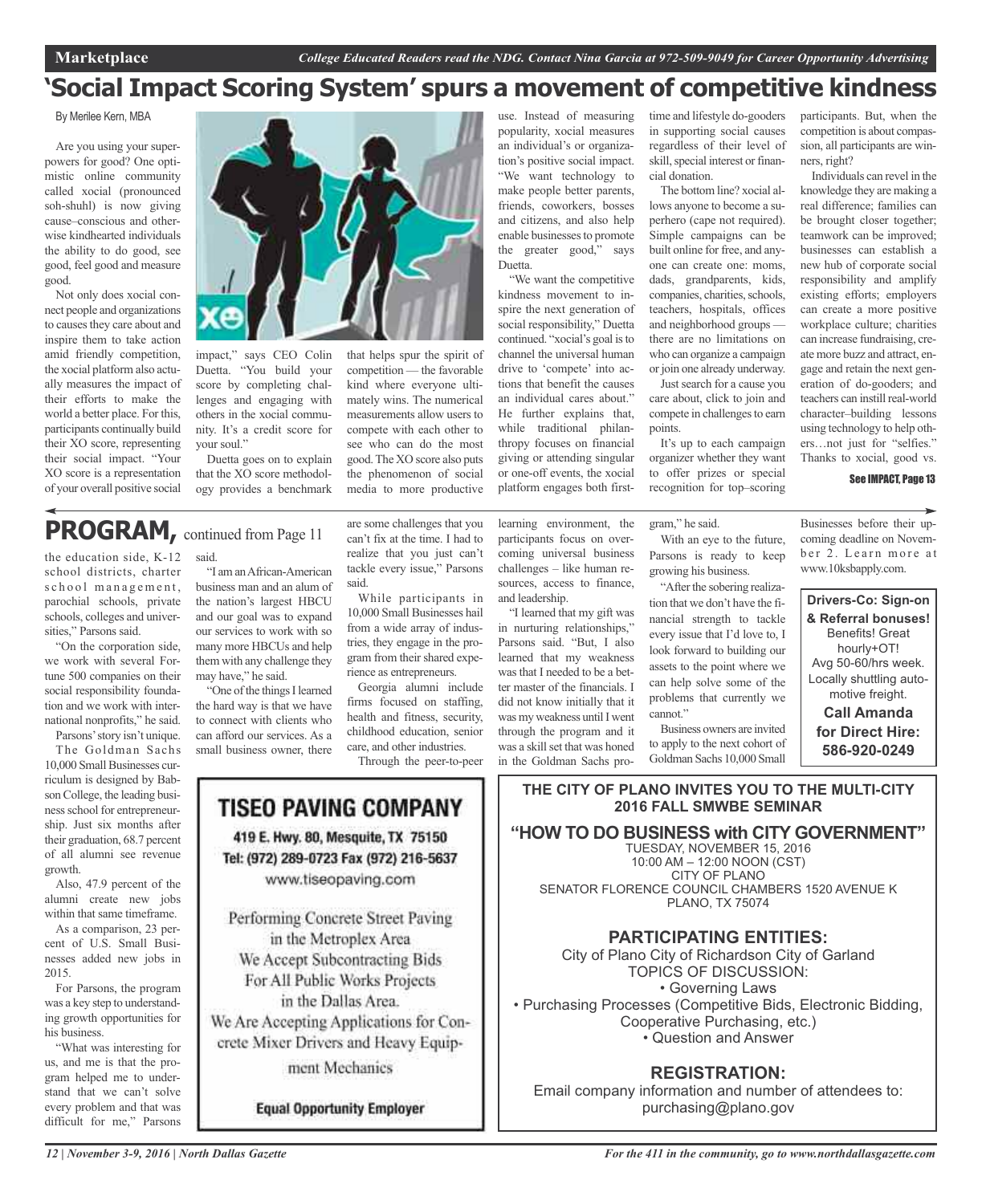#### *On a quest for qualified candidates? Contact Nina Garcia at 972-509-9049* **Career Opportunity**

# **DCCCD,** continued from Page <sup>6</sup>

The two students, who worked on a drone that uses a hammer to tap bridges to test their structural quality, were thrilled about their accomplishment.

Mason, who is majoring in electrical engineering, said, "This is super-surprising! I can't believe I did this. It was an amazing experience!" He added that he's planning to transfer to the University of North Texas and eventually earn a master's degree. "It was really cool to see how our progress paid off. We worked so hard, and we saw how our project worked. It's inspiring!"

"It's unbelievable! All I can do is thank God. This will make my mama proud," Ayorinde exclaimed. He added that he hopes to transfer to a fouryear university after he earns his associate degree in mechanical engineering at Mountain View.

The interns' experience at the lab provided a window into the world of scientific research and its importance in national history.

Ian Grey spent his internship at Bradbury Science Museum, LANL's public facility which displays some of the lab's work. As a physics major, Grey's fundamental understanding of the subject helped him convey to the public the kind of

**IMPACT,**

continued from Page 12

good is a better equation that benefits us all.

*Branding, business and entrepreneurship success pundit, Merilee Kern, MBA, is an influential media voice and lauded Communications Strategist. She also serves as the Executive Editor of "The Luxe List" throughwhich she spotlights noteworthy brand endeavors. Merilee may b e r e a c h e d o n l i n e a t www.TheLuxeList.com. Follow her on Twitter here: twitter.com/LuxeListEditor and Facebook here: www.Facebook.com/TheLuxeList.*

research that is conducted at LANL.

"The museum tells the whole story of the lab, and I like explaining how different things connect," Grey said. "They use so many scientific methods and disciplines, and to see how they all come together to work on a single project is one of the things that I enjoyed."

Grey said visiting the magnetic lab was one the highlights of his internship. That lab houses one of the strongest, non-destructive magnets in the world, and it is used for high-level energy and superconductor research. "When it's in operation, the whole building hums and the floor vibrates," he said. "You don't hear it, but you feel it in your feet. It's eerie!"

For these Mountain View students, their experience at Los Alamos was only the beginning.

# **Experienced Print & Web advertising Indoor sales.**

12.00 to 15.00 per hour against commission. Candidate must have 3 years of Verifiable experience. Must be able to sell minority Media, Print & Web 25 to 30 hours weekly. Must be highly motivated and a Self-Starter.

**ONLY EXPERIENCED ADVERTISING CANDIDATE SHOULD APPLY.** Send Resume to: **Inquiries1909@ gmail.com** Or leave message @ **972.432.5219**

#### FARM WORKERS NEEDED for MITY MOLE, Inc.

Farm workers needed to harvest citrus. The wage offer of the highest of \$10.70 per hour or applicable piece rates depending on crop activity. Employers guarantees 3/4ths the work opportunity as specified in 20 CFR Sec. 655.122(i). Work tools, supplies, and equipment will be provided at no cost to worker. Anticipated start and end dates are 11/15/2016 through 6/10/2017 which is dependent on weather conditions, fruit maturity and processing plants'schedule. Workers will climb a 20 ft ladder and carry an 80lb sack, when full, at minimum 6 hours a day. Six days of work a week is required. Position is temporary and available for up to 130 employees.

Worksite will be in Charlotte, Collier, DeSoto, Glades, Hardee, Hendrey, Highlands, Manatee Counties in Florida. If worker lives outside Arcadia, FL or is beyond a reasonably commuting distance to the worksite, housing will be made available at no cost to workers, including U.S. workers who cannot reasonably return to their permanent residence at the end of each working day. Provided housing will be located in Arcadia, FL. for workers residing beyond normal distances, reasonable transportation and subsistence expenses to the Arcadia will be provided or paid by the employer after completion of 50% or the work period, or earlier, if appropriate.

Apply for this job at the nearest offices of the Serivces for Workforce Agency (SWA) and provide the number **FL 103104510 at (512) 480-8101**



*www.cityofirving.org*

*The City of Irving does not discriminate on the basis of race, sex, religion, age or disability in employment or the provision of services.*

**Statewide African American Press\Association is seeking a statewide sales representative.**

The Texas Publishers Association is seeking a statewide sales representative to



represent the overall sales objective for the organization. Individual must have a proven sales track record with local and regional sales strategies.

Also the individual must be:

- A self-starter
- Have excellent written and verbal communication skills
- A visionary
- Professional

• Have excellent organizational skills Previous advertising agency and direct sales experience a plus. Position is commission based.

Serious inquiries only. **Please email resume to inquiries1909@gmail.com or leave a message for the position at 972-432-5219.**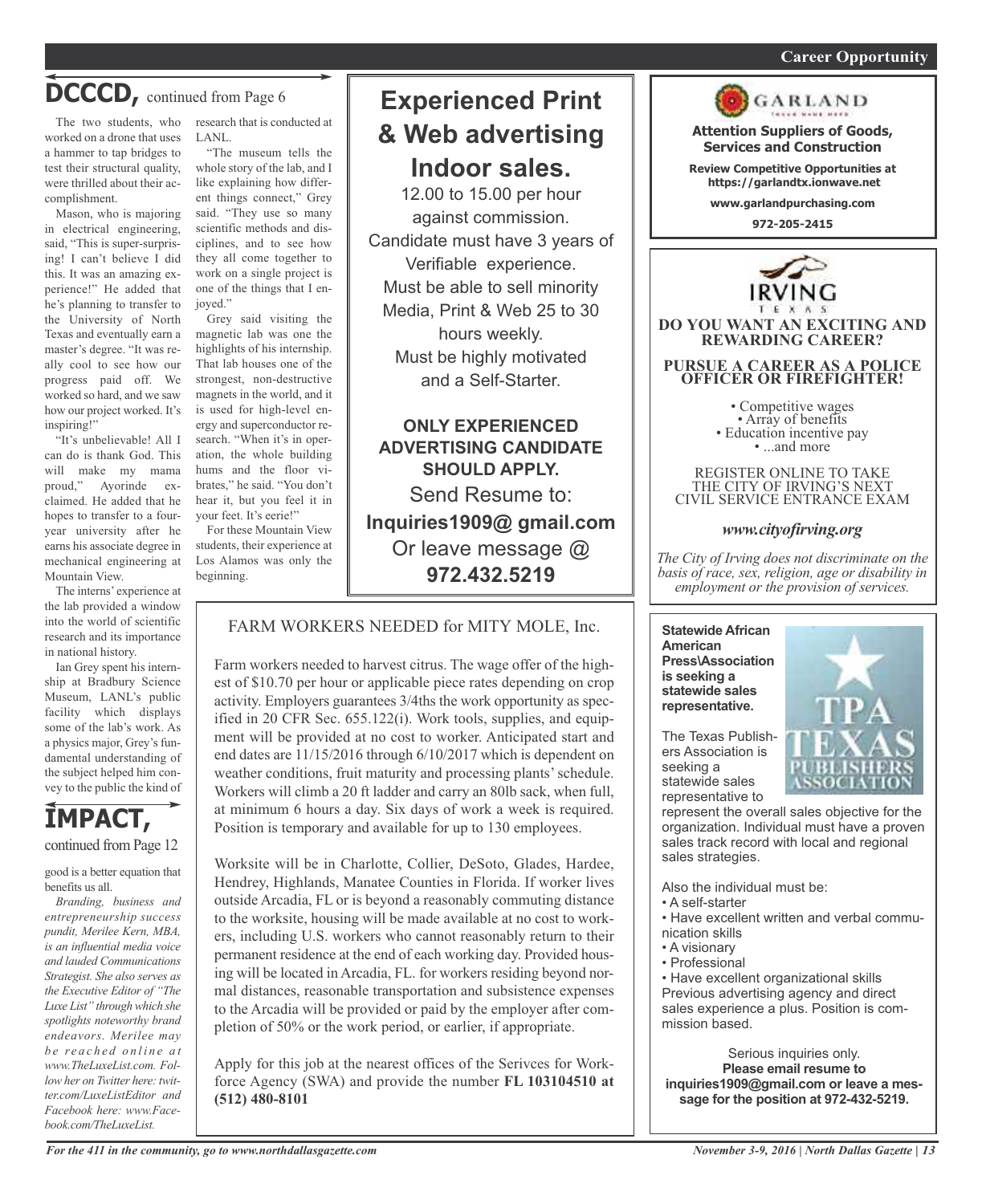#### **BETHEL BIBLE FELLOWSHIP, CARROLLTON (A PLACE TO BELONG)**

*NOTICE: Pastor Woodson serves the community by providing "Professional Therapy and Counseling Services" NOT FREE, but on a sliding scale of charge. To schedule an appointment call the Pastoral Counseling Center at 972-526-4525 or email the church.*

#### **November 6, 9:45 a.m.**

You're invited to our Sunday Morning "Prayer and Meditation" followed by Morning Worship Service at 10 a.m. See what God is doing through and with us; you will be blessed.

#### **November 9, 7 p.m.**

Join us in Wednesday's Prayer and Bible Study Class with Senior Pastor Woodson and Pastor Brenda Patterson teaching a series on "Design for Discipleship, Book 5, Chapter 2." Spiritual maturity is God's desire for you. It's Time to Grow; Ephesians 4:12 & 13.

Dr. Terrance Woodson, Senior Pastor 1944 E. Hebron Parkway Carrollton, TX 75007 972-492-4300 www.bethelbiblefelloswhip.org

#### **CHRIST COMMUNITY CHURCH IN RICHARDSON**

\_\_\_\_\_\_\_\_\_\_\_\_\_\_\_\_\_\_\_\_\_\_\_

**November 6, 8:45 a.m. and 11 a.m.** You're invited to our Morning Services as we worship, honor and praise God for His blessings.

#### **November 9**

Join us at 12 Noon with Rev. Viveca Potter teaching on the Word of God; come back at 6:45 p.m. for Corporate Prayer and stay for Senior Pastor Autry at 7:30 p.m. teaching the Word of God. Our youth will come for Food and Fellowship at 7 p.m. followed by Bible Study at 7:30 p.m.

#### **November 11, 7 p.m.**

You are invited to our FREE Leadership Retreat with renowned speaker Tru Pettigrew, Author, Life Coach, Consultant, Marketing Exec-

utive and more.

Dr. Terrence Autry, Senior Pastor 701 Centennial 972-991-0200 Richardson, TX 75081 www.Christcommunityrichardson.org  $\overline{\phantom{a}}$  ,  $\overline{\phantom{a}}$  ,  $\overline{\phantom{a}}$  ,  $\overline{\phantom{a}}$  ,  $\overline{\phantom{a}}$  ,  $\overline{\phantom{a}}$  ,  $\overline{\phantom{a}}$  ,  $\overline{\phantom{a}}$  ,  $\overline{\phantom{a}}$  ,  $\overline{\phantom{a}}$  ,  $\overline{\phantom{a}}$  ,  $\overline{\phantom{a}}$  ,  $\overline{\phantom{a}}$  ,  $\overline{\phantom{a}}$  ,  $\overline{\phantom{a}}$  ,  $\overline{\phantom{a}}$ 

#### **FELLOWSHIP CHRISTIAN CENTER CHURCH IN ALLEN "THE SHIP"**

**November 6, 8 a.m.** You're invited to our main campus at 200West Belmont Drive for morning service and a blessing from God; followed by our Sunday Worship Services at Bolin Elementary School in Allen, Texas 75002 and bring someone with you and see them blessed by God.

**November 9, 12 p.m.** Join us in our Wednesday's 12 Noon-Day Live, Prayer and Bible Study and/or our Wednesday Night Live, Prayer and Bible Study at 7 p.m. to learn more about God's Word at the Joycie Turner Fellowship Hall, 200 West Belmont Drive in Allen. Be encouraged by God's plan for your maturity and His glory; and most of all, be prepared to grow.

#### **November , 8 a.m. Every 4th Sunday**

Calling All Youth! Join our Hype Sunday Worship (first service only) on our main campus at 200 West Belmont Drive and be blessed; followed by our Sunday Worship Services at Bolin Elementary School in Allen, Texas 75002 and bring someone with you, you will be blessed.

Dr. W. L. Stafford, Sr., Ed. D. Senior Pastor 5705 Cheyenne Drive

at Bolin Elementary School in Allen 75002 for Sunday Morning Worship and the Admin. Building Address is 200 W. Belmont Drive Allen, TX 75013 972-359-9956 www.theship3c.org  $\overline{\phantom{a}}$  ,  $\overline{\phantom{a}}$  ,  $\overline{\phantom{a}}$  ,  $\overline{\phantom{a}}$  ,  $\overline{\phantom{a}}$  ,  $\overline{\phantom{a}}$  ,  $\overline{\phantom{a}}$  ,  $\overline{\phantom{a}}$  ,  $\overline{\phantom{a}}$  ,  $\overline{\phantom{a}}$  ,  $\overline{\phantom{a}}$  ,  $\overline{\phantom{a}}$  ,  $\overline{\phantom{a}}$  ,  $\overline{\phantom{a}}$  ,  $\overline{\phantom{a}}$  ,  $\overline{\phantom{a}}$ 

#### **INSPIRING BODY OF CHRIST CHURCH, Let's Go Fishing! MATTHEW 4:19**

**November 6, 7:30 and/or 11:30 a.m.** You're invited this Sunday as we praise, worship, honor and magnify God's Holy name.

**November 7, 7 p.m.** Join us in Monday School as we grow in God's Word and learn what God has to say to us.

Pastor Rickie Rush 7701 S Westmoreland Road Dallas, TX 75237 972-372-4262 www.Ibocchurch.org

#### **MT. OLIVE CHURCH OF PLANO (MOCOP)**

 $\overline{\phantom{a}}$  , and the set of the set of the set of the set of the set of the set of the set of the set of the set of the set of the set of the set of the set of the set of the set of the set of the set of the set of the s

**November 6, 10 a.m.** Join us for Worship Service as we praise and worship God for His Honor and His glory; and don't forget to comeback at 7 p.m. for our Brazilian Church.

**November 9, 7 p.m.** You're invited to our Wednesday's Bible Study class; you will learn what God has to say to us. Come to be encouraged by God's plan for yourspiritual growth and His glory.

Pastor Sam Fenceroy Senior Pastor and Pastor Gloria Fenceroy 300 Chisholm Place Plano, TX 75075 972-633-5511 www.mocop.org

> **SHILOH MBC IN PLANO (WHERE COMMUNITY BECOMES FAMILY)**

\_\_\_\_\_\_\_\_\_\_\_\_\_\_\_\_\_\_\_\_\_\_\_

**November 6, 8 a.m. And 11 a.m.** Join us for Worship Services

Investors Liquidation Sale: **Laurel Land Cemetery Burial Plot For Sale (one space) Section # 3, Space # 15, Lot # 20**



Laurel Land Cemetery charges for cost of single Plot: \$3995.00 Discount Amount, if you act right away: <\$1745.00> (your savings) Your Cost: \$2250.00

> **Call Today! 972.432.5219** (leave message,if no answer)

and fellowship as we give God all glory, honor and praise.

#### **November 9, 7 p.m.**

You're invited to our Wednesday's Bible Study to learn more about God's Word. Come and be encouraged by God's plan for your maturity and growth; it's all for His glory and His honor. We are, "Growing in Christ through the study of His Word."

Our AWANA (Approved Workman Are Not Ashamed from 2 Timothy 2:15) is held from 6:30 - 8:15 pm, now through May. Kick-off was September 7th. There is no charge for registration for

new participants! This is a Bible-based program for children and youth, ages three years old through the 12th grade. The emphasis is on memorizing the Word of God and developing a personal relationship with our Lord Jesus Christ in a structured, safe and fun environment.

Our church ministries offer opportunities for motivation and growth; join us and see. Be blessed of the Lord.

Dr. Isaiah Joshua, Jr. Senior Pastor 920 E. 14th Street Plano, TX 75074 972-423-6695 www.smbcplano.org



www.**IRSsafe.com** 

NDG now has a "Special Advertising Package"for churches and non-profit organizations that need to let the community know about your Special Event.

#### Opportunity You Can Measure...

#### **Church Events**

- Church Anniversary
- Pastor's Anniversary
- Women's Day
- Men's Day

#### **Non-Profit Org. Events**

- Fundraisers
- (Concerts)
- Special Events
- (Personal or Community)

### Special Rate \$199

(Black & White, per insertion) Ad size - 4.905"x 6"(Quarter Page, B&W) (NOTE: Color Ad \$75 extra per inserion) Production disclaimer - NDG ad meake-ready is not included in promotion. Layout/production of "copy ready"ad will be a nominal extra cost. E-mail ad copy to: Marketing@NorthDallasGazette.com or call our Marketing Department today! 972-509-9049



#### **Church Happenings www.NorthDallasGazette.com**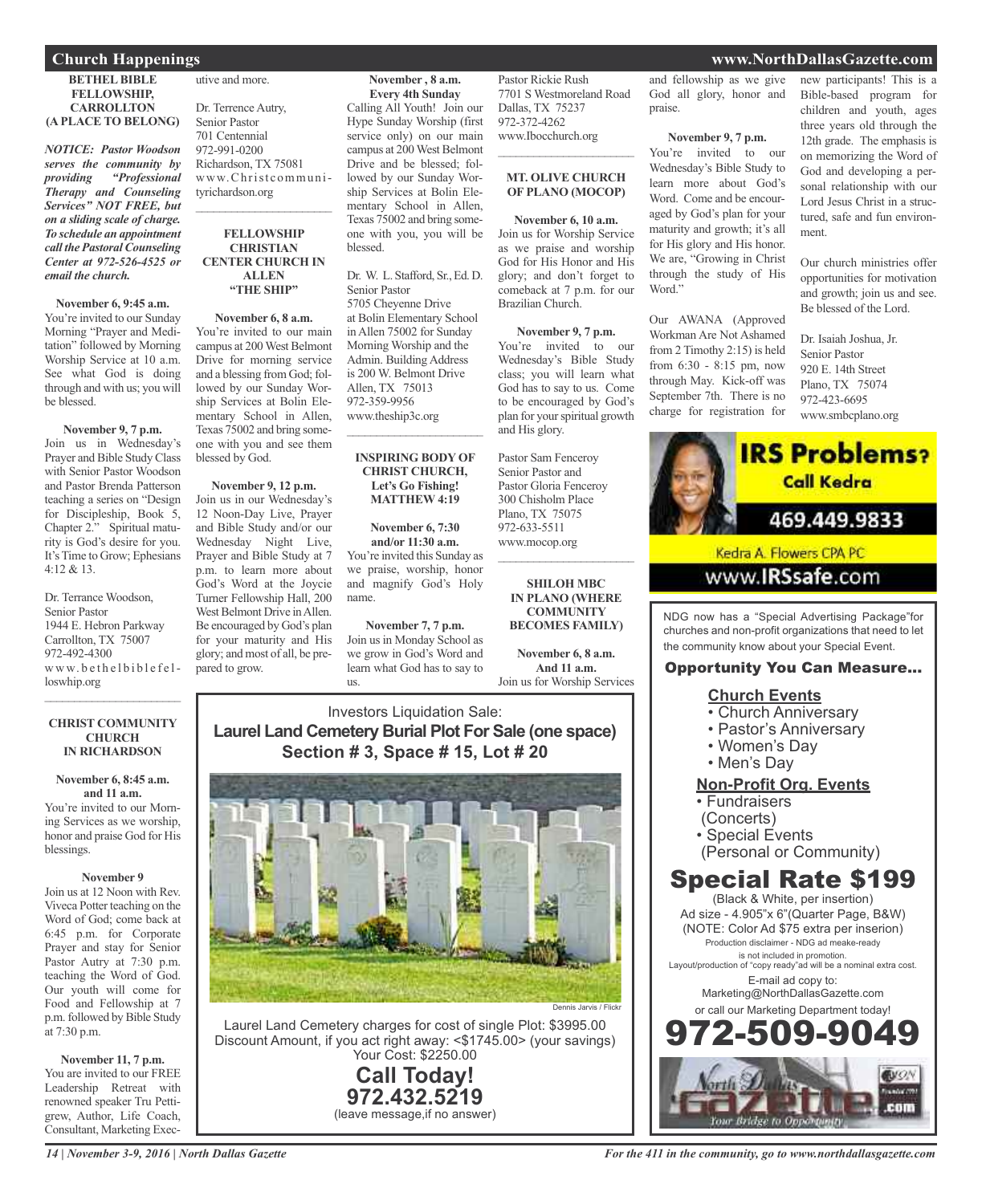# **Take time to listen**



*Send email to: businessoffice@ northdallasgazette.com to sign up for Sister Tarpley's weekly electronic newsletter.*

When you're facing a problem, the very first thing you should ask God for is His wisdom; not money, not power, not even healing, but His wisdom.

God's wisdom is the key that will unlock every door in your life. It will turn your every failure into success.

Stop wasting prayers begging God for things you think you need and spend so e time instead listening to what He has to say about your situation.

If you've never tried that before, practically speaking, here's what you need to do.

First, you must lay the entire problem before the Lord, not because He doesn't know what you're going through but because laying out your problems helps

from a more objective point of view.

I remember when I used to take my problems to my father. Somehow, when I was explaining them to him, they began to look different to me.

I would get a new perspective and as I talked, he would point out areas I hadn't considered yet.

Explaining your problems to God, point by point will help you accomplish the same thing.

Second, listen for the Spirit of God to advise you. Pay particular attention to what He says through His written Word.

Most likely, the cares of your problems have choked the Word of God right out of your heart. Mark 18-19. What you need to do is get the Bible and begin to put that Word back in again. Then the Holy Spirit will begin to speak to you through it.

As you are listening, be sure to remain teachable. Be ready to accept rebuke if

North Dallas Gazette takes a moment to reflect on the past with **Historical Perspectives from Sister Tarpley** Hear what it was like growing up in <sup>a</sup> very different Dallas when Booker T. Washington was

you. It helps you see things necessary. Be very honest with God. Look for ways in which you've been wrong and confess them to Him. It's alright.

Those sins won't come as

any surprise to Him. He already knows about them. Confession just gives you the opportunity to get rid of them.

Third, act on the wisdom



*Brooke Ross and her college professor and mentor Dr. Jean-Marie Dimandja, Spelman College, Atalanta, GA, Analytical Chemistry, Chemo-informatics and Environmental Chemistry, with her poster presentation of her research on, "The Screening of Human Skin Volatile Organic Compounds by GCxGC/TOF-MS"*



that God gives you. Let go of your own methods and put His methods into operation. Be obedient. If you don't, that wonderful wisdom won't do you any good at all.

As you pray today, set aside your own ideas and start seeking the wisdom of God. It's the only thing that can permanently solve the problems you've been facing. It's truly the most precious gift God has to give. Seek God's Wisdom!

Ponder This. Some Christians do not like to read the Bible for themselves; they prefer to listen

to a speaker read when he or she is bringing the message of the hour; they are just not that discipline.

But, if the Christian will not commit to knowing what is in God's Word and then following it, they will fail to know and experience God for themselves.

God's Word is life to the Christian's soul. It provides knowledge that leads to life. The prophet Hosea tells us, "My people are destroyed from lack of knowledge: because thou hast rejected knowledge, I will also reject

#### See TARPLEY, Page 16





Worship Times: 8 and 11 a.m. Sunday School: 9:45 a.m. Mid-week: Wednesday at 7:00 p.m. Youth Church: Every 3rd, 4th, and 5th Sunday at 10:45 a.m. AWANA: Wednesday at 6:30 p.m. Contact Information: 972-423-6695 www.smbcplano.org

<sup>a</sup> black school. Sister Tarpley graduated frm there and went on to college and later became <sup>a</sup> city councilmember in Carrollton. **Look for NDGTV at NorthDallasGazette.com** Second Keyboardist Needed: Please CaB For Info DE Fellowship Christian<br>BIB Center Church ww.theshlp3c.org 972.359.9956 200 W. Bernsht Drive . - Allen, TX 75013 A Kingdom Building Church Early Morning Service Sunday Morning Worship 0 W. Belmunt Drive **Nexty Elementary** Alice TX 75013 1450 Ethnologies Drug-Allen, 1X 75002 **图 00 点 图** Wadnasday Night Live **DO W. Retroem Days** Allen, TX 75013 Tv.Wit. New

*For the 411 in the community, go to www.northdallasgazette.com*

*November 3-9, 2016 | North Dallas Gazette | 15*